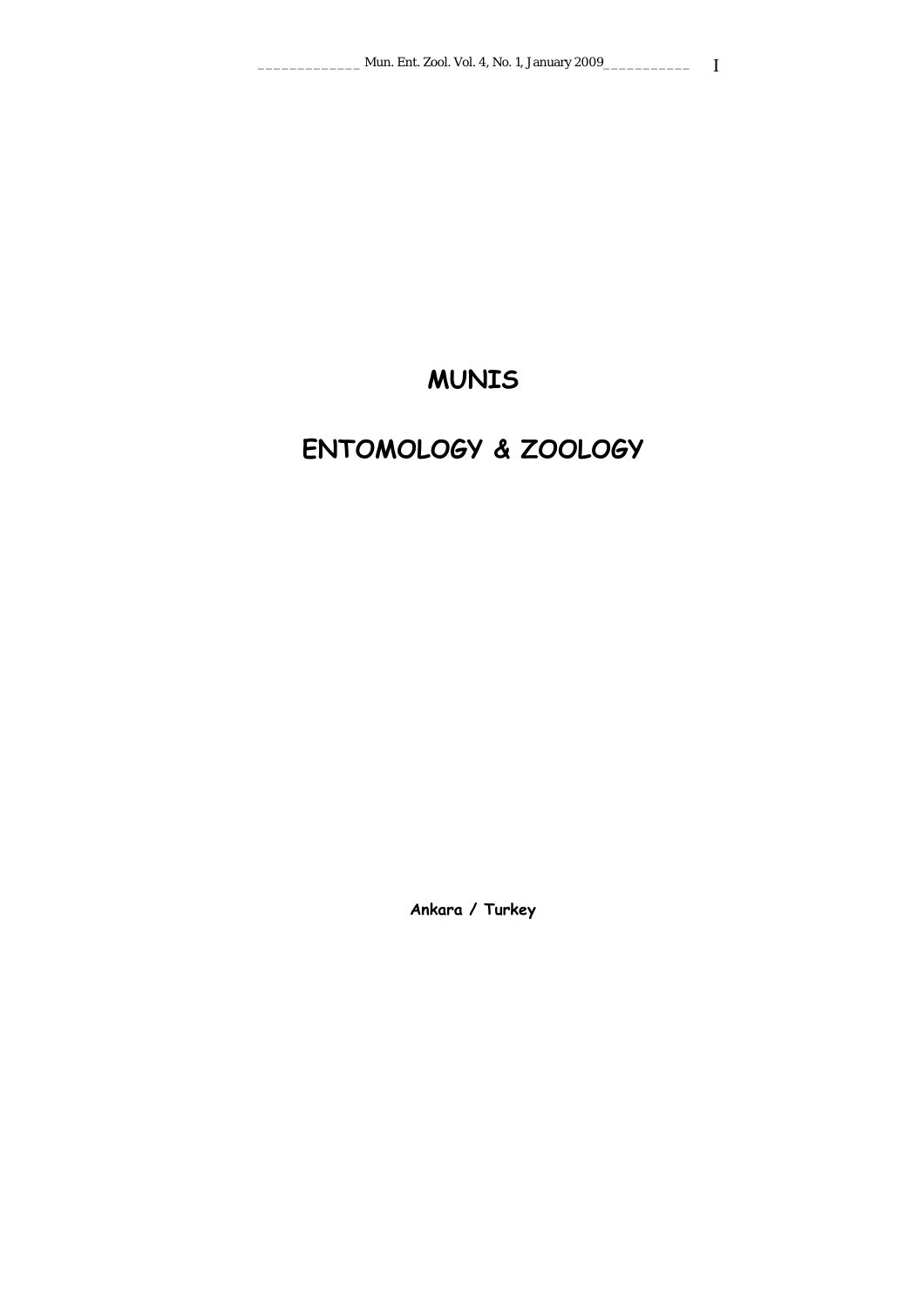**Scope:** Munis Entomology & Zoology publishes a wide variety of papers on all aspects of Entomology and Zoology from all of the world, including mainly studies on systematics, taxonomy, nomenclature, fauna, biogeography, biodiversity, ecology, morphology, behavior, conservation, paleobiology and other aspects are appropriate topics for papers submitted to Munis Entomology & Zoology.

**Submission of Manuscripts:** Works published or under consideration elsewhere (including on the internet) will not be accepted. At first submission, one double spaced hard copy (text and tables) with figures (may not be original) must be sent to the Editors, Dr. Hüseyin Özdikmen for publication in MEZ. All manuscripts should be submitted as Word file or PDF file in an e-mail attachment. If electronic submission is not possible due to limitations of electronic space at the sending or receiving ends, unavailability of e-mail, etc., we will accept "hard" versions, in triplicate, accompanied by an electronic version stored in a floppy disk, a CD-ROM.

**Review Process:** When submitting manuscripts, all authors provides the name, of at least three qualified experts (they also provide their address, subject fields and e-mails). Then, the editors send to experts to review the papers. The review process should normally be completed within 45-60 days. After reviewing papers by reviwers: Rejected papers are discarded. For accepted papers, authors are asked to modify their papers according to suggestions of the reviewers and editors. Final versions of manuscripts and figures are needed in a digital format.

#### **Preparation of Manuscripts**

All manuscripts must be typed in English, using Microsoft Word. Entire manuscript must be double-spaced, with margins of at least 2-3 cm on all sides of the page (A4). Pages should be numbered consecutively. Authors whose native language is not English are encouraged to have their manuscripts read by a native English-speaking colleague before submission. Nomenclature must be in agreement with the International Code of Zoological Nomenclature (4th edition 1999). Author(s) of species name must be provided when the scientific name of any animal species is first mentioned (the year of publication needs not be given; if you give it, then provide a full reference of this in the reference list). Authors of plant species name need not be given. Metric systems should be used. If possible, use the common font Times New Roman (12 pt) and use as little formatting as possible (use only bold and italics). Special symbols (e.g. male or female sign) should be avoided.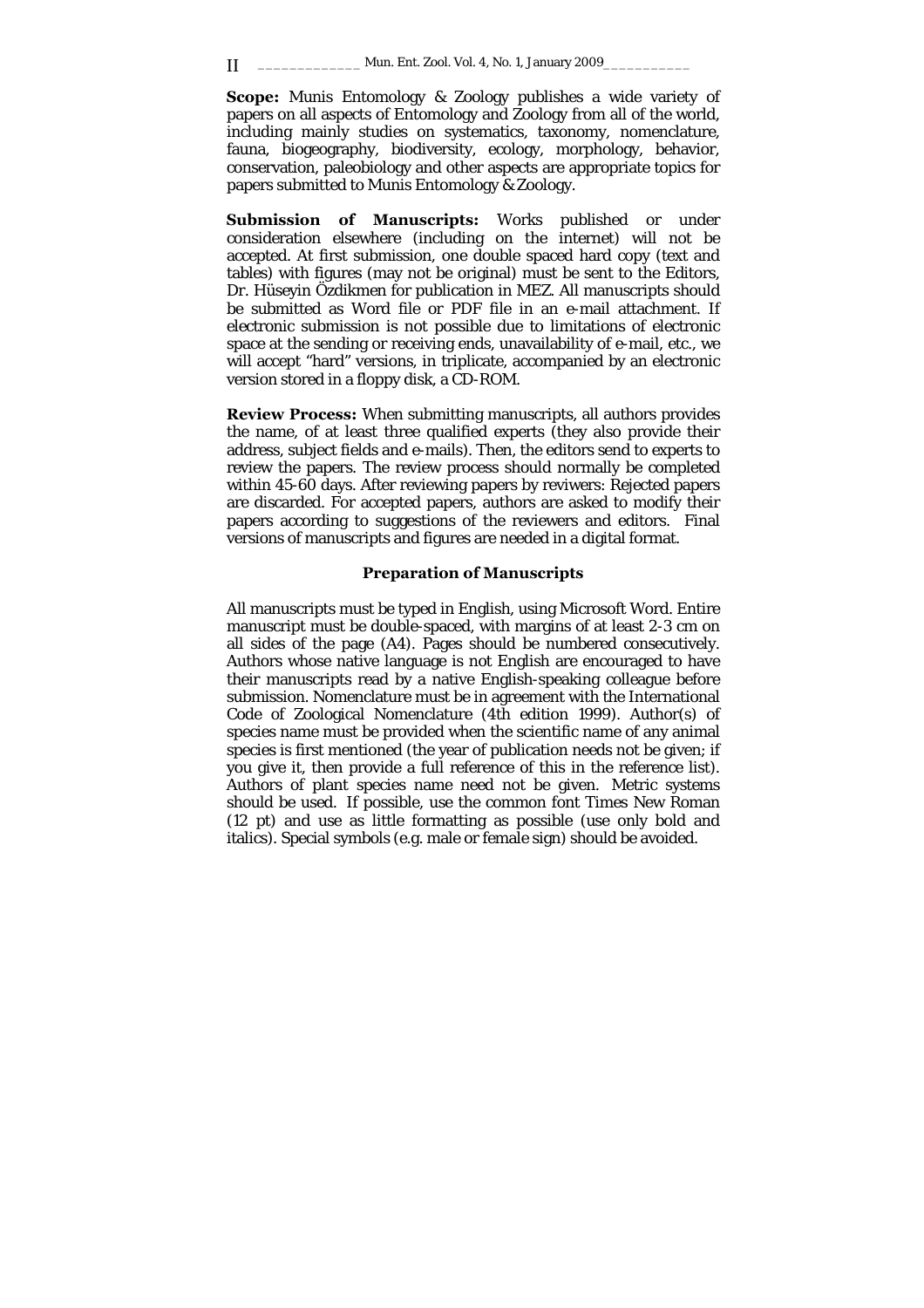**Title and Name(s) of Author(s):** The title should be informative and as possible as brief, in boldface capital letters, not exceed twenty words. The higher taxa containing the taxa dealt with in the paper should be indicated in parentheses. Full name(s) of author(s) should come underneath the title with full address, each on a separate line. The author(s) name (s) should be given in boldface lower case.

**Abstract:** The abstract should be concise and should draw attention to the significant contents of the paper and the author's main conclusions. It should normally not exceed 200 words and should contain no uncommon abbreviations or references. Any new names or new combinations proposed in the paper should be mentioned. The abstract should be followed by a list of key words. Up to seven keywords should be suggested by the author.

**Text:** Regular papers include as the main sections (except in Book Reviews and Scientific Notes etc.); Introduction, Material & Methods, Results, Discussion, Acknowledgments and Literature Cited. The section introduction should be written without a title. However, the main sections may be varies with different types of papers. According to types of papers, main section can be changed. All scientific names (only genus and species group names) should be italicized throughout the paper, including literature cited. References should be cited in the text as Turgut (2003), Turgut & Turgut (2000) or Turgut et al. (2001) (3 or more authors), or alternatively in a parenthesis (Turgut, 2003; Turgut & Turgut, 2000 or Turgut et al., 2001). All literatures in the text must be listed alphabetically in the literature cited in the following format.

#### Journal paper:

**Turgut, S.** 2003. Title of the paper. Title of the journal in full, volume number: page range.

#### Book chapter:

**Turgut, S. & Turgut, A.** 2000. Title of the Chapter. In: Turgut, A., Turgut, B. & Turgut, C. (Eds.), Title of Book. Publisher name and location, page range.

#### Book:

**Turgut, A., Turgut, B. & Turgut, C.** 2001. Title of Book, Publisher name and location, number of pages (e.g. 123 pp).

#### Internet resources:

**Turgut, S.** 2002. Title of website, database or other resources, Publisher name and location (if indicated), number of pages (if known). Available from: http://xxx.xxx.xxx/ (Date of access).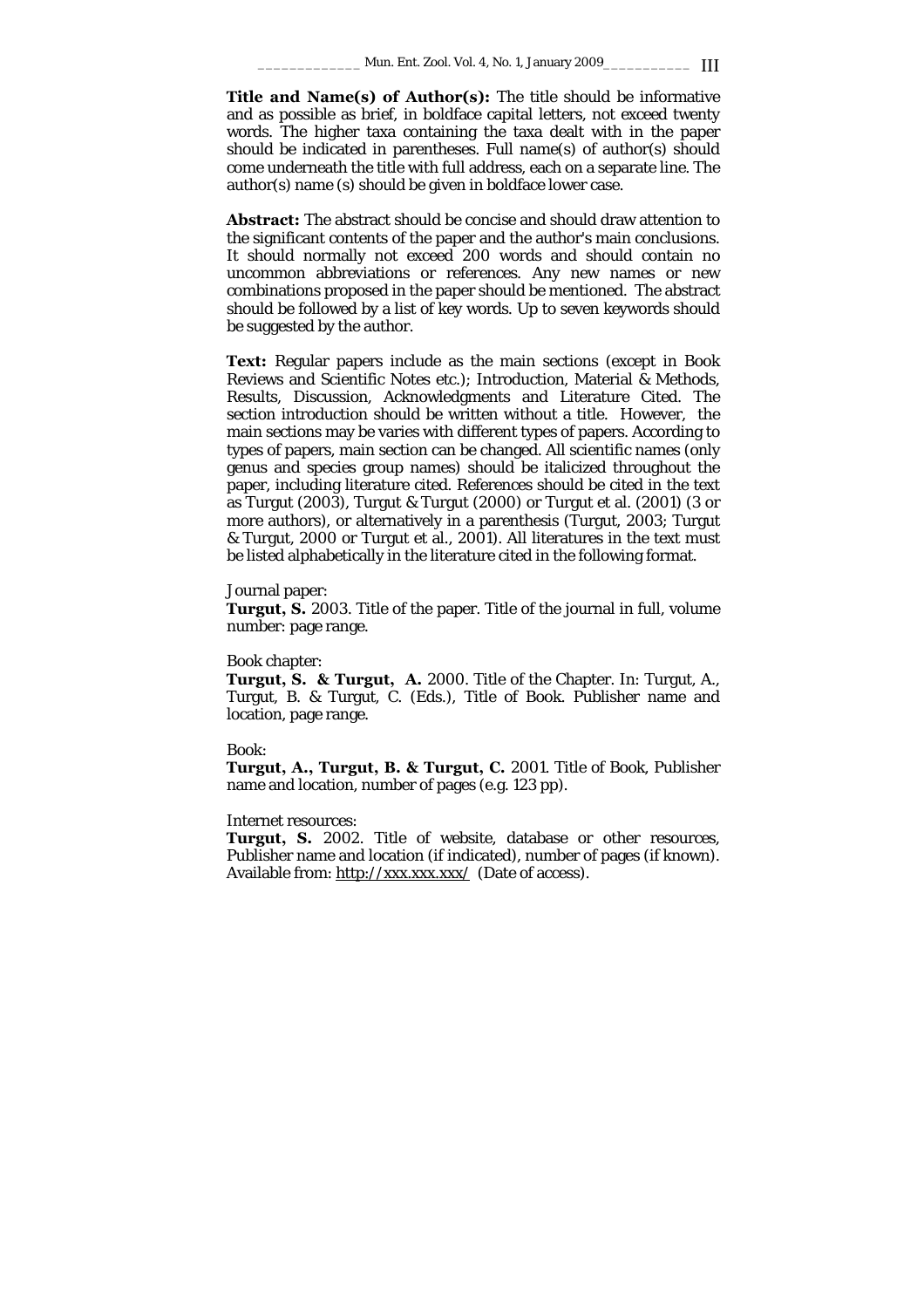**Tables, Illustrations and Photographs:** Tables, illustrations and photographs should be submitted in a separate file, not embedded in the text. They should be given at the end of the manuscript. Please use the table function in your word processor to build tables so that the cells, rows and columns can remain aligned when font size and width of the table are changed. Illustrations should be clean, sharp, with good contrast. Small illustrations should be grouped into plates. For species illustration, line drawings are preferred, although good quality B&W photographs are also acceptable. Maximum size of printed illustration, including all legends, is 12 x 16 cm. Images must be submitted either in .tif, .jpg, or .pdf (PC compatible format strongly preferred). Digital versions of illustrations should be prepared as follows: photographs should be saved as .pdf or .tif format at 300 dpi. Line figures should be saved in .tif or .jpg at 300 dpi. All illustrations must be numbered consecutively using Arabic numerals. They should be cited "Fig. 1" or "Figs. 1–4" in sequential order. Photographs must be of exceptional quality, good contrast.

**Scientific Notes and Book Reviews.** These are usually short contributions, typically not exceeding one (Book Review) or two (Scientific Notes) printed pages. Scientific notes and book reviews lack an abstract and most of the main headings, except for the acknowledgments and the literature cited sections.

**Page Charge:** There is no page charge for publishing with MEZ.

MEZ is indexed in Zoological Record, Biological Abstract, Biosis Preview, Agricola, ……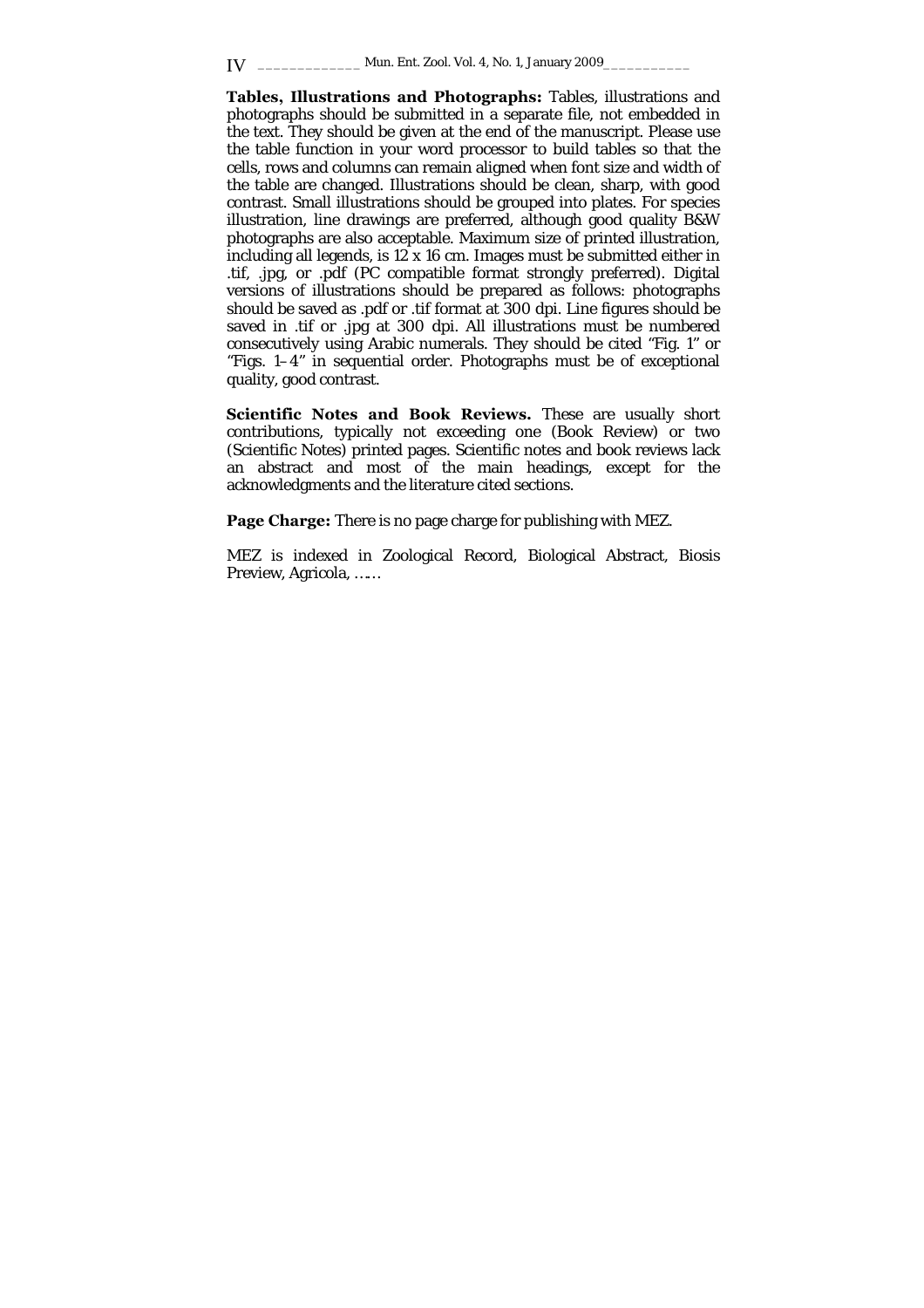# **NEW RECORDS FOR PALAEARCTIC CERAMBYCIDAE FROM IRAN WITH ZOOGEOGRAPHICAL REMARKS (COL.: CERAMBYCOIDEA: CERAMBYCIDAE)**

## **Hüseyin Özdikmen\*, Hassan Ghahari\*\* and Semra Turgut\***

\* Gazi Üniversitesi, Fen-Edebiyat Fakültesi, Bioloji Bölümü, 06500 Ankara / TURKEY. Emails: ozdikmen@gazi.edu.tr and semraturgut@mynet.com \*\* Department of Entomology, Islamic Azad University, Science and Research Branch,

Tehran / IRAN. E-mail: h\_ghahhari@yahoo.com

**[Özdikmen, H., Ghahari, H. & Turgut, S.** 2009. New records for Palaearctic Cerambycidae from Iran with zoogeographical remarks (Col.: Cerambycoidea: Cerambycidae). Munis Entomology & Zoology, 4 (1): 1-18**]** 

ABSTRACT: The paper gives some new records (one tribus, three genera, one subgenus and three species) based on three new species for Palaearctic and Iranian Cerambycidae as *Dorysthenes* (*Baladeva*) *walkeri* (Waterhouse, 1840), *Pachyteria dimidiata* Westwood, 1848 and *Diastocera wallichi* (Hope, 1831).

KEY WORDS: Cerambycidae, Palaearctic region, Iran, New records.

The longhorned beetles or Cerambycidae are often classified together with Chrysomelidae and Bruchidae in the superfamily Chrysomeloidea. But, some authors including ourselves recognized Cerambycidae as a separate superfamily Cerambycoidea. Cerambycoidea Latreille, 1802 is a superfamily of the order Coleoptera (suborder Polyphaga, infraorder Cucujiformia). The concept of the subdivision of Cerambycidae into several families has prevailed recently. Cerambycidae divided into several subfamilies. These are Parandrinae, Prioninae, Lepturinae, Necydalinae, Aseminae, Spondylidinae, Dorcasominae, Cerambycinae and Lamiinae. All subfamilies are represented in Iran.

Most of the longhorned beetles are elongate and cylindrical with long antennae. The eyes are usually strongly notched. The fourth tarsal segment is small and concealed in the notch of the third segment. It is often very difficult to see. Both the Cerambycidae and Chrysomelidae have this type of tarsal structure, and these groups are sometimes diffucult to separate. The Cerambycidae are separated from Chrysomelidae by the presence of apical spines on the tibiae. Also, the Cerambycidae are separated from the closely related Bruchidae by the normally developed last segment of the abdomen. The pygidium is usually hidden under the elytra in Cerambycidae, but it is always large and prominent in Bruchidae.

All the members of longhorned beetles are xylophagous and phytophagous. Larvae of longhorned beetles develop in plant tissues. Most of the beetles are wood-boring in the larval stage and many species are very destructive to forests, fruit trees and to freshly cut logs. They have larval tunnels in the wood (both living and dead plants). The species attack various types of trees and shrubs. A few will attack living trees, but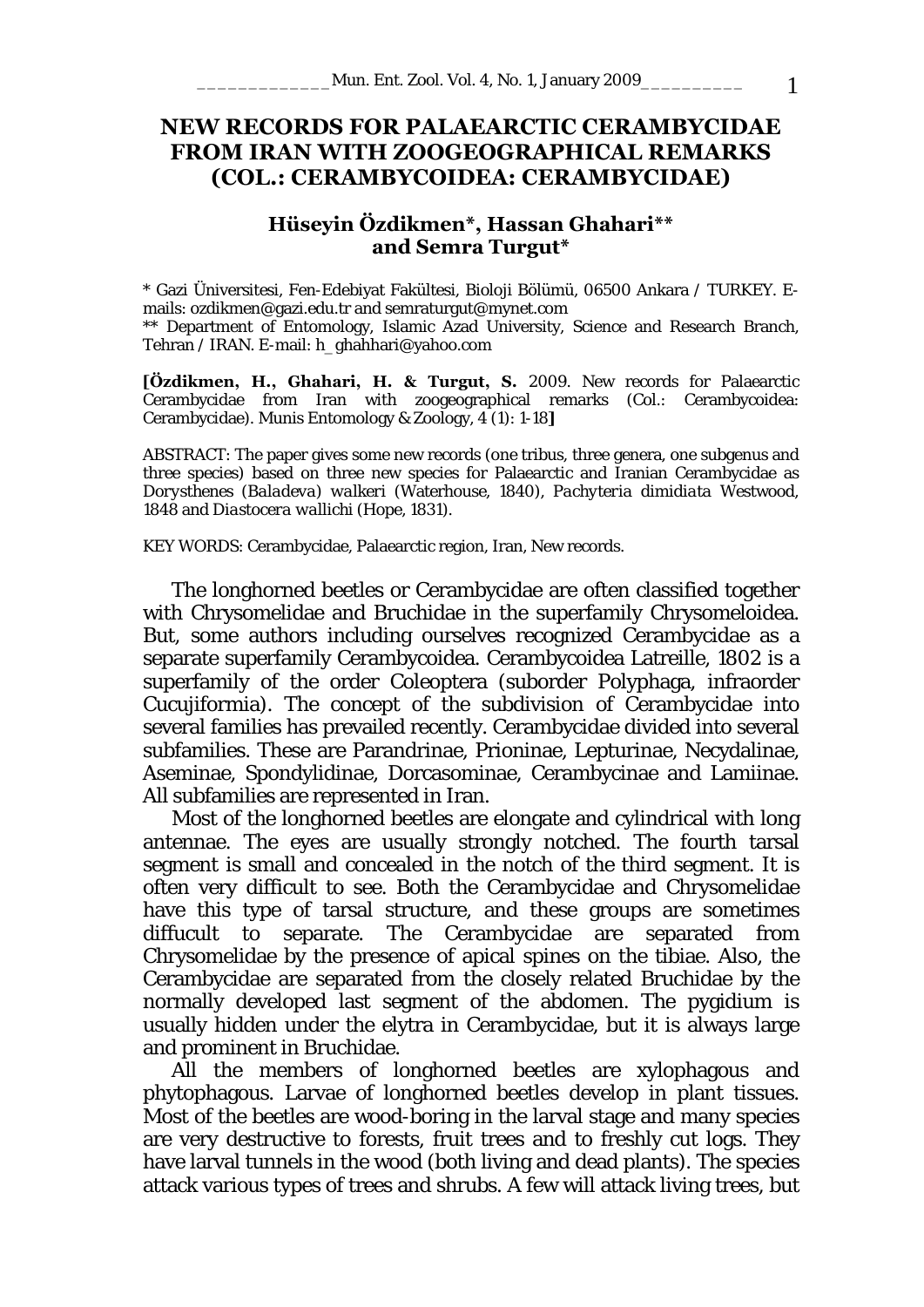most species appear to prefer freshly cut logs or weakened and dying trees or branches. Larvae pupate either in host plants or in soil. Adults of the longhorned beetles can be found on flowers, leaves, wood, herbs etc.

Iran is bordered on the north by the Caspian Sea, Armenia, Azerbaijan and Turkmenistan, on the east by Afghanistan and Pakistan, on the south by the Persian Gulf and the Gulf of Oman, and on the west by Iraq and Turkey (Map 1). Its area is 1.648.000 square kilometers, of which 14% is arable land, 8% is forest, 47% is natural (i.e. non-arable) pastures and the remaining 31% is varied arid environments, including salt swamps, sand and gravel deserts and bare-rock high mountains. In general, Iran consists of a central plateau, 1000 to 1500 m above sea level. Two great deserts, Dasht-é Kavir and Dasht-é Lut frame most of the north-east and east of this area. The central plateau is surrounded by mountain ranges of varying heights. Most rivers drain into the Persian Gulf, the Caspian Sea and into some of the salty lakes of the interior. The Persian Gulf is 965 km long. Its easternmost section, east of the Strait of Hormoz is the Gulf of Oman (Hangay et al., 2005). In other words, Iran is situated in Southwest Asia, bordering the Gulf of Oman, the Persian Gulf, and the Caspian Sea, between Iraq and Pakistan.

The vast, arid, and physiographically complex tract stretching across North Africa, southwestern Asia, and northwestern India is home to a complex range of species, many of them distinct from those of sub-Saharan Africa, tropical Asia, and northern temperate Eurasia. Their relations at the generic and family levels are, however, for the most part with those of Eurasia, and they form part of the fauna classically termed Palaearctic. Iran is the most geographically complex area within this region and consequently has the greatest biological diversity for its size in southwestern Asia. Except for faunal elements shared with other regions, southwestern Asian species are distributed between two broad types of landscape. One is the region generally known as the Iranian plateau, stretching from the Anatolian highlands across Persia and Afghanistan to the Solayman range in the southeast. Species occupying this area have been labeled Irano-Turanian by most zoogeographers. Anderson (in Camb. Hist. Iran) divided them into Iranian elements, restricted to the uplands, and Aralo-Caspian elements, concentrated mainly on the plains and basins of Turkmenistan and neighboring republics of Central Asia. The second major landscape type, encompassing the low-lying desert areas along the southern margins of the Palaearctic from North Africa to northwestern India, is home to the Saharo-Sindian group of fauna. Within these regions are species and associations of species with much more restricted distribution. Considering the fauna of western Asia as a whole, various authors have introduced a confusing array of terms, attempting to systematize patterns of distribution within particular taxa. In addition to the labels already mentioned, there are Holarctic for the temperate and boreal latitudes of the northern hemisphere, including North America; Western and Eastern Palaearctic; Euro-Siberian for the northern latitudes of the Palaearctic; Eremian for Saharo-Sindian plus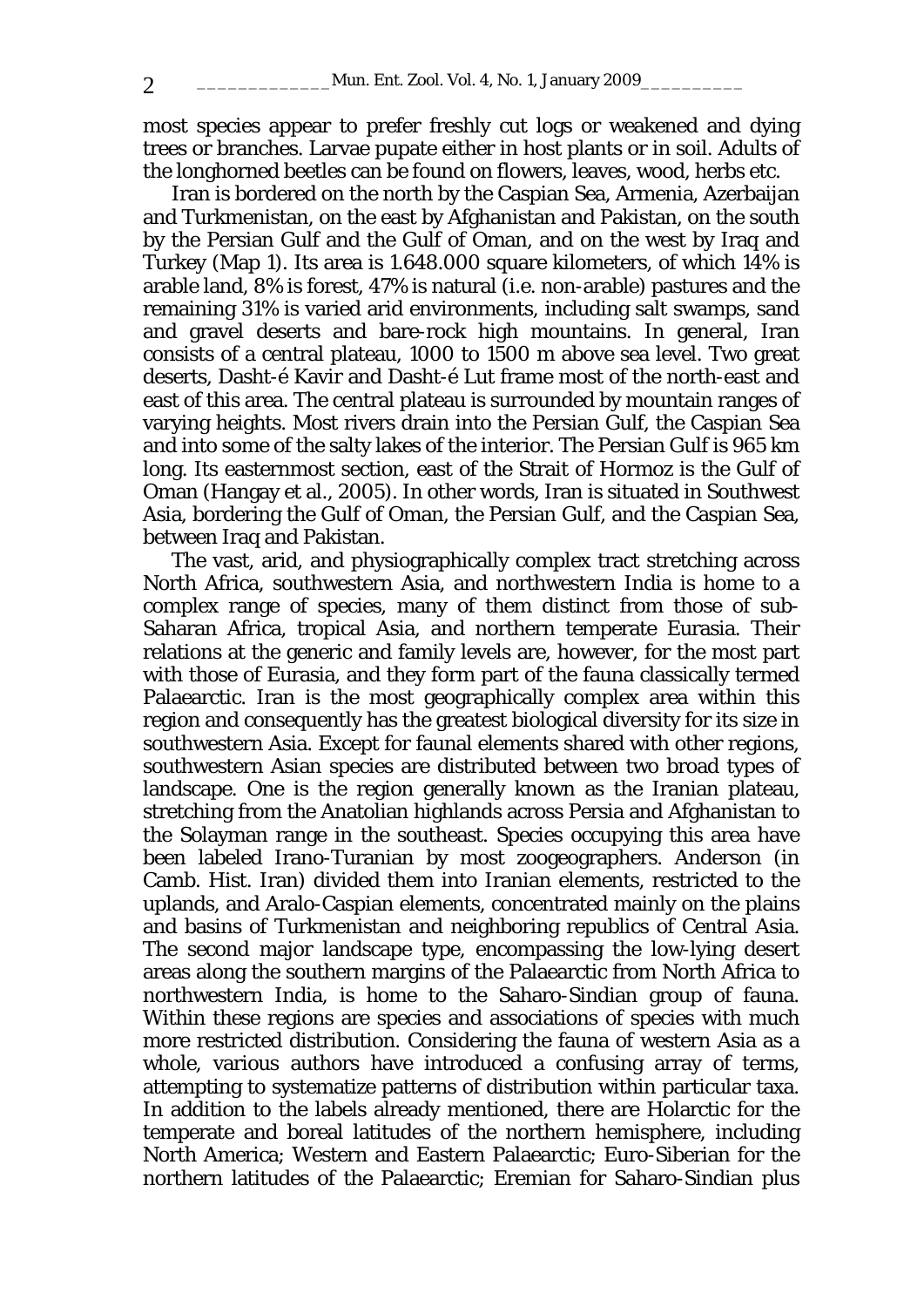the arid portions of Irano-Turanian; Ethiopian or Afrotropical for sub-Saharan Africa; Oriental for southern and southeastern Asia, Paleotropical for Ethiopian plus Oriental; Mediterranean for southern Europe and the North African littoral plus the Levant; and various subdivisions that are more or less self-explanatory. Although some authors have used these terms descriptively, to others they have implied areas of origin. When used here they are simply descriptive (Anderson, 2007).

Anderson (2007) also stated that Iran has 13 faunal areas. These are as follows. The central plateau, The Urmia basin, The Sistan basin, The Caspian region, The Khuzestan plain and the Persian Gulf coast, Persian Baluchistan and the Makran coast, The Turkmen steppe, The Mogan steppe, The Zagros, The western foothills of the Zagros, The Alborz, The Kopet-Dag, Islands of the Persian Gulf.

According to Anderson (2007), the faunal area "Persian Baluchistan and the Makran coast" includes two main elements as Iranian elements and Saharo-Sindian elements. It is primarily in Baluchistan and the Makran that a few Oriental elements, wide-ranging species of broad ecological tolerance, exist in Iran. The faunal area "the western foothills of the Zagros" includes some species that are most closely related to species of highland Arabia, others to those of Baluchistan and Sind. The faunal area "Islands of the Persian Gulf" seems to represent the Saharo-Sindian group.

So it is known clearly that Iranian fauna includes some Oriental species. This work is another evidence of this status. On the other hand, three unknown species for Palaearctic region are recorded for the first time with this study. These oriental species are *Dorysthenes walkeri* (Waterhouse, 1840), *Pachyteria dimidiata* Westwood, 1848 and *Diastocera wallichi* (Hope, 1831).

More than 2,000 plant species are grown in Iran. The land covered by Iran's natural flora is four times that of the Europe's (Map 2).

 The Persian fauna is known in piecemeal fashion from studies of various groups of animals, but there has so far been no coordinated effort to record the entire range systematically, as there has been for the Persian flora and for the fauna of the former Soviet Union, former British India, and the Arabian Peninsula. In Persia some invertebrate groups have been studied systematically, and studies have been undertaken for all vertebrate groups.

Insects constitute the largest segment of Persian fauna normally. Although there has been no comprehensive treatment, there is a large literature on individual species. An important series, "Contribution à la faune de l'Iran" has been published in Annales de Société Entomologique de France. Cerambycidae by Villiers (1967) was dealt with in part I of the works for Iranian fauna. Subsequently, Abai (1969) was given a list of Iranian Cerambycidae. Other previous works were either short notes on short-lived expeditions or about at most a province and its environment. Also, works including description of new taxons are sometimes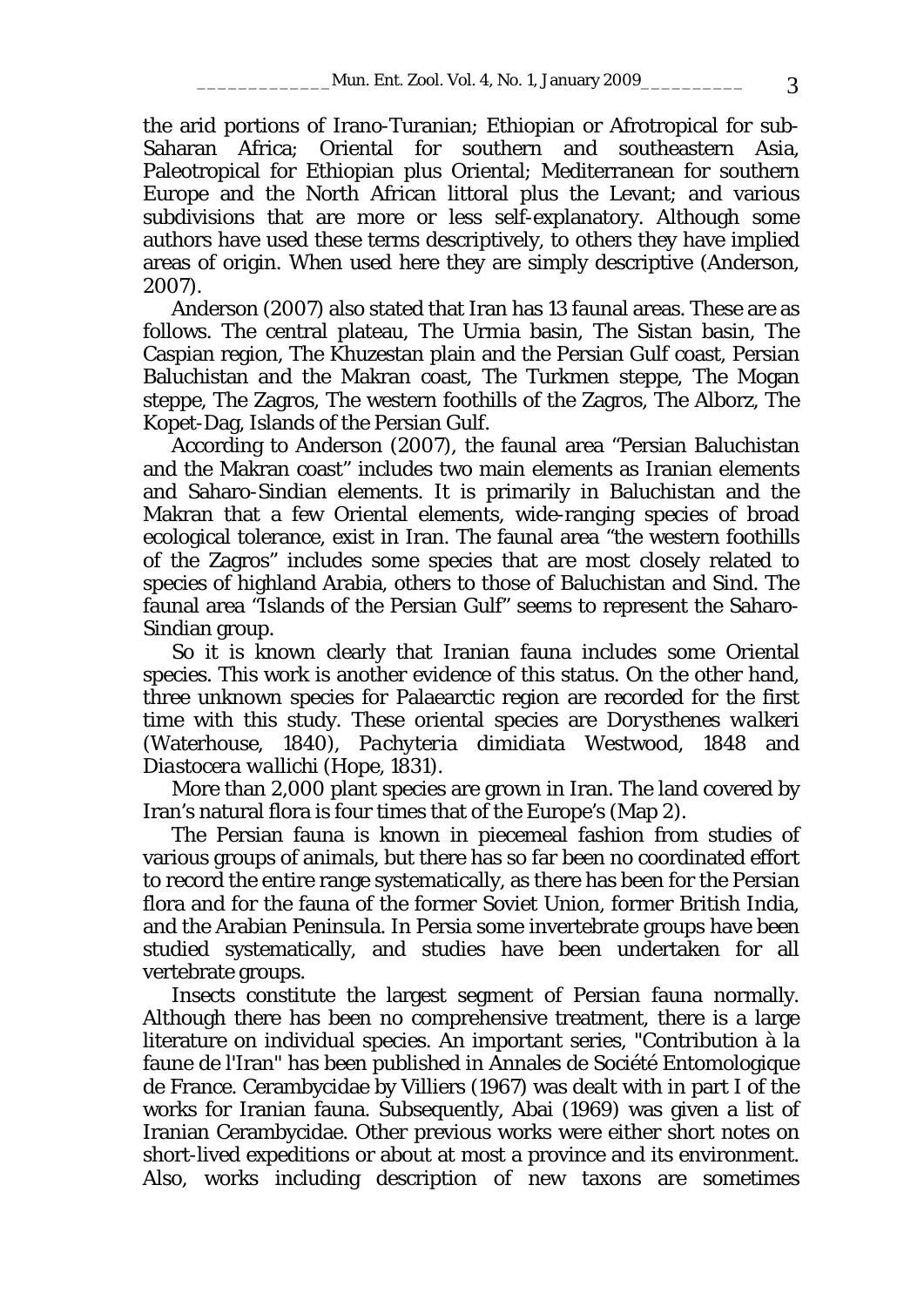encountered. As opposed to this, European fauna has almost been investigated entirely as mentioned in Sama (2002) and Russian fauna has also been given mainly in Danilevsky (2008).

Historically, the first list related with Iranian Cerambycidae was realized by H. Mirzayans (1950) with only 39 species. A. Villiers collected some species of Cerambycidae from Eastern and Southern parts of Iran until 1965. Then, he published it in 1967 as seen above. This study included 240 species and 15 subpecies. In which, 2 genera, 3 species and 1 subspecies were identified as new taxa. In 1969, M. Abai gave list of Cerambycidae family in Iran with 104 species and 4 subspecies. Recently, M. M. Awal (1997) also gave 199 longhorned beetles species in his study entitled "List of agricultural pests and their natural enemies in Iran". In 2004, H. Borumand also presented a list of Cerambycidae in Hayk Mirzayans Insect Museum of Iran with 132 species and 4 subspecies.

Especially since the last century, works on Iranian longicorn beetles increased as chiefly faunistic and taxonomic works. Recently, they continue with an increased speed. E. g. Villiers (1960, 1967, 1970, 1973), Abai (1969), Holzschuh (1977, 1979, 1981), Danilevsky (1998), Sama & Rejzek (2001, 2002), Rejzek et al. (2003), Danilevsky (2004), Sama et al. (2005) and Danilevsky (2006) can state as the recent important works on Iranian Cerambycidae. Knowledge about Iranian longicorn beetles, however, is far from satisfactory.

#### **Superfamily CERAMBYCOIDEA Latreille, 1802**

The superfamily includes currently 4 family as Cerambycidae Latreille, 1802; Disteniidae Thomson, 1860; Oxypeltidae Lacordaire, 1869 and Vesperidae Mulsant, 1839 (incl. Anoplodermatinae Guérin-Méneville, 1840 and Philinae Thomson, 1860).

#### **Family CERAMBYCIDAE Latreille, 1802**

The Cerambycidae is one of the largest families of Coleoptera. Body lenght varies from 2.5 mm to slightly over 17 cm. It is distributed worldwide. The family that is commonly called long-horned beetles, longicorns, capricorns, timber beetles, round-headed borers, goat beetles (bockkäfer), sawyer beetles includes currently 9 subfamily as Parandrinae Blanchard, 1845; Prioninae Latreille, 1802; Lepturinae Latreille, 1802; Necydalinae Latreille, 1825; Aseminae Thomson, 1860; Spondylidinae Audinet-Serville, 1832; Dorcasominae Lacordaire, 1869; Cerambycinae Latreille, 1802 and Lamiinae Latreille, 1825 according to our approach.

#### **Subfamily PRIONINAE Latreille, 1802**

- = Prioniens Latreille, 1804
- = Prionida Leach, 1814
- = Prionidae Samouelle, 1819
- = Prionitae Thomson, 1860
- = Prionides Lacordaire, 1869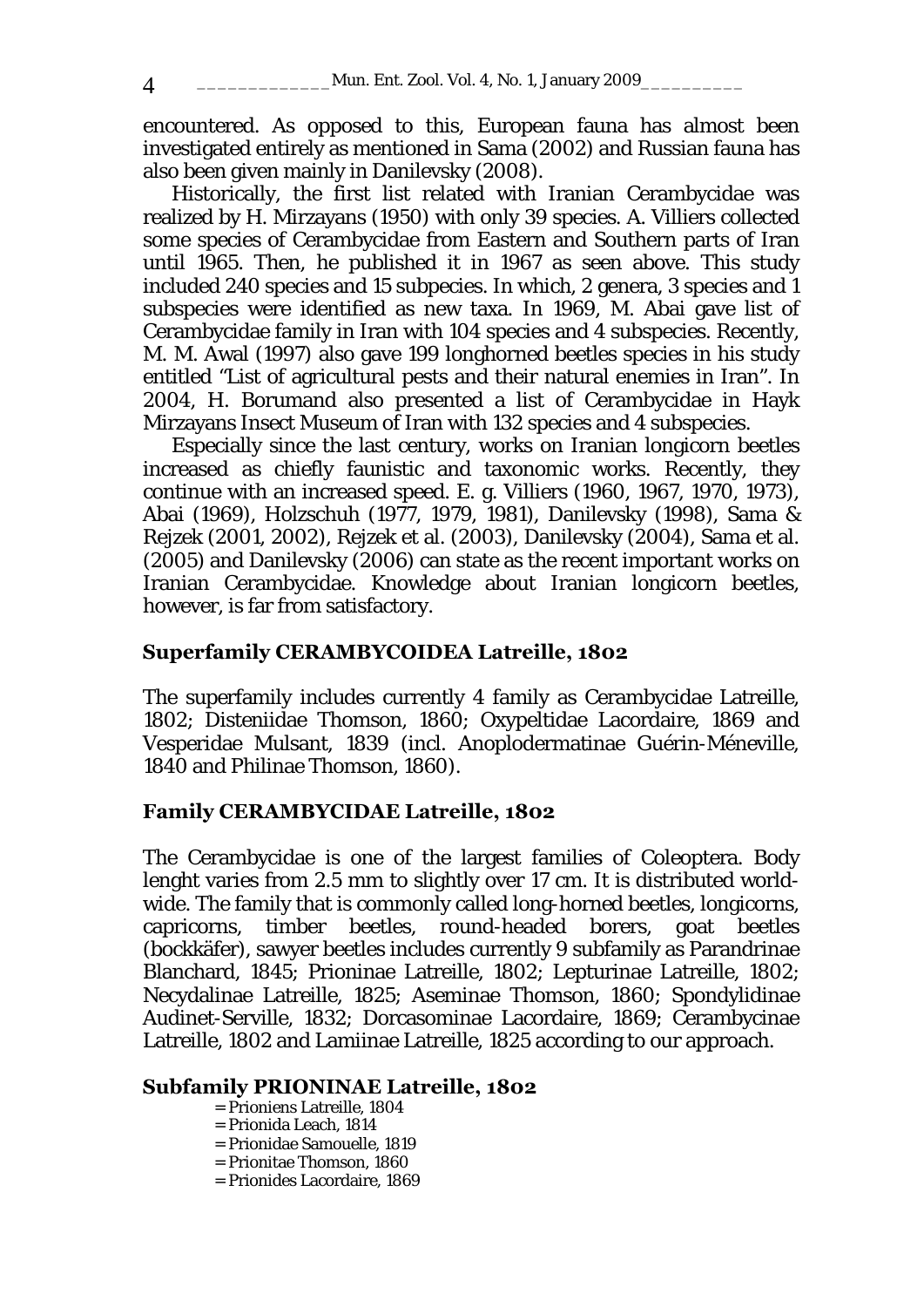The subfamily currently includes at least 18 tribes as Acanthinoderini Thomson, 1864; Acanthophorini Thomson, 1864; Aegosomatini Thomson, 1860; Anacolini Thomson, 1857; Callipogonini Thomson, 1860; Calocomini Galileo et Martins, 1993; Cantharocnemini Lameere, 1912; Erichsoniini Thomson, 1860; Eurypodini Gahan, 1906; Macrodontiini Thomson, 1860; Macrotomini Thomson, 1860; Mallaspini Thomson, 1860; Mallodontini Thomson, 1860; Meroscelisini Thomson, 1860; Nothophysini Lameere, 1912; Prionini Latreille, 1802; Solenopterini Lacordaire, 1869 and Tereticini Lameere, 1912. The fossil genus *Xyleoconites* Haupt, 1950 is Prioninae incertae sedis. The 4 tribes Acanthophorini, Aegosomatini, Macrotomini and Prionini are represented in Iran.

#### **Tribe PRIONINI Latreille, 1804**

- = Prionites Fairmaire, 1864
- = Titanitae Thomson, 1864 partim
- = Psalidognathitae Thomson,1864
- = Derobrachynae Pascoe, 1869
- = Titanii Lameere, 1904 partim
- = Prioni Lameere, 1919

The tribe includes currently 27 genera as *Apterocaulus* Fairmaire, 1864; *Braderochus* Buquet, 1852; *Brephilydia* Pascoe, 1871; *Callistoprionus* Tippmann, 1953; *Derobrachus* Audinet-Serville, 1832; *Dorysthenes* Vigors, 1826; *Emphiesmenus* Lansberge, 1884; *Guedesia* Ferreria & Veiga Ferreira, 1952; *Mesoprionus* Jakovlev, 1887; *Microarthron* Pic, 1900; *Miniprionus* Danilevsky, 1999; *Monocladum* Pic, 1892; *Neosarmydus* Fisher, 1935; *Orthosoma* Audinet-Serville, 1832; *Osphyron* Pascoe, 1869; *Paradandamis* Aurivillius, 1922; *Pogonarthron* Semenov, 1900; *Polyarthron* Audinet-Serville, 1832; *Polylobarthron* Semenov, 1900; *Prionacalus* White, 1845; *Prionomma* White, 1853; *Prionus* Geoffroy, 1762; *Priotyrannus* Thomson, 1857; *Psalidognathus* Gray et Griffith, 1831; *Pseudoprionus* Pic, 1898; *Psilotarsus* Motschulsky, 1860 and *Titanus* Audinet-Serville, 1832. The 15 species of 7 genera as *Prionus burdajewiezi* Bodemeyer, 1930; *Prionus coriarius* (Linnaeus, 1758); *Prionus sterbai* Heyrovský, 1950; *Mesoprionus angustatus* Jakovlev, 1887; *Mesoprionus asiaticus* (Faldermann, 1837); *Mesoprionus consimilis* (Holzschuh, 1981); *Mesoprionus lesnei* (Semenov, 1933); *Mesoprionus persicus* (Redtenbacher, 1850); *Mesoprionus petrovitzi*  (Holzschuh, 1981); *Mesoprionus schaufussi* Jakovlev, 1887; *Psilotarsus brachypterus* (Gebler, 1830); *Pogonarthron minutum* (Pic, 1905); *Pseudoprionus bienerti* (Heyden, 1885); *Microarthron komarowi*  (Dohrn, 1885) and *Monocladum iranicum* Villiers, 1961 are represented in Iran.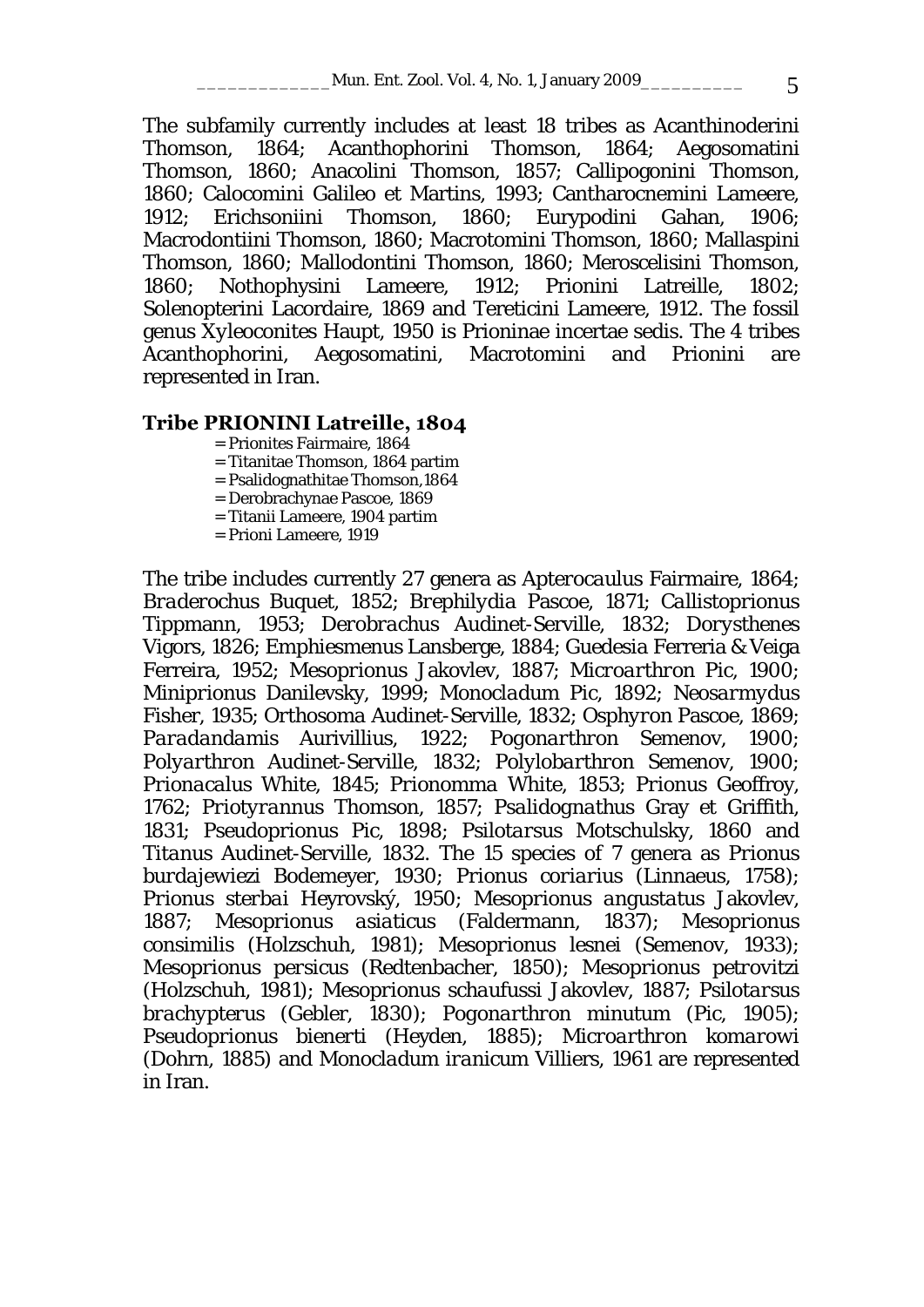#### **Genus** *DORYSTHENES* **Vigors, 1826 (New for Pal. Reg. and Iran)**

= *Dissosternus* Hope, 1833 (Subgen. type: *Dissosternus pertii* Hope)

= *Cyrtognathus* Faldermann, 1835 (Subgen. type: *Prionus paradoxus* Faldermann)

= *Baladeva* Waterhouse, 1840 (Subgen. type: *Baldeva walkeri* Waterhouse)

= *Lophosternus* Guérin-Méneville, 1844 (Subgen. type: *Lophosternus buqueti* Guerin-Meneville)

= *Cyrtosternus* Guérin-Méneville, 1844 (Subgen. type: *Prionus indicus* Hope)

= *Paraphrus* Thomson, 1860 (Subgen. type: *Paraphrus granulosus* Thomson)

= *Opisognathus* Thomson, 1860 (Subgen. type: *Opisognathus forficatus* Thomson)

= *Prionomimus* Lameere, 1912 (Subgen. type: *Prionomimus pici* Lameere)

#### **Type species:** *Prionus rostratus* Fabricius, 1792

*Dorysthenes* Vigors, 1826, Zool. Journ., 2 (8), 514. (type-species : *Prionus rostratus*  Fabricius, 1792). Subgenera: *Dissosternus* Hope, 1833: 64 (type species: *Dissosternus pertii*  Hope); *Cyrtognathus* Faldermann, 1835: 431 (type species: *Prionus paradoxus*  Faldermann); *Baladeva* Waterhouse, 1840: 225 (type species: *Baldeva walkeri*  Waterhouse); *Lophosternus* Guérin-Méneville, 1844: 209 (type species: *Lophosternus buqueti* Guerin-Meneville); *Cyrtosternus* Guérin-Méneville, 1844: 210 (type species: *Prionus indicus* Hope); *Paraphrus* Thomson, 1860: 330 (type species: *Paraphrus granulosus* Thomson); *Opisognathus* Thomson, 1860: 330 (type species: *Opisognathus forficatus* Thomson); *Prionomimus* Lameere, 1912: 176 (type species: *Prionomimus pici*  Lameere).

The oriental genus includes currently 23 species of 8 subgenera in the world. These subgenera are *Baladeva* Waterhouse, 1840; *Cyrtognathus* Faldermann, 1835; *Dissosternus* Hope, 1833; *Dorysthenes* Vigors, 1826; *Lophosternus* Guérin-Méneville, 1844; *Opisognathus* Thomson, 1860; *Paraphrus* J. Thomson, 1860 and *Prionomimus* Lameere, 1912. The genus is recorded for the first time for Iran and Palaearctic region.

## **Subgenus** *BALADEVA* **Waterhouse, 1840 (New for Pal. Reg. and Iran)**

**Type species:** *Baladeva walkeri* Waterhouse, 1840

The subgenus known orientalic until now includes currently only two species as *Dorysthenes sternalis* (Fairmaire, 1902) occurs in China and Vietnam and *Dorysthenes walkeri* (Waterhouse, 1840). The subgenus is recorded for the first time for Iran and Palaearctic region.

*Dorysthenes* **(***Baladeva***)** *walkeri* (Waterhouse, 1840) **(New for Pal. Reg. and Iran)** (Fig. 1) = *Baladeva walkeri* Waterhouse, 1840 (Original designation)

This species was originally described by Waterhouse as *Baladeva walkeri* Waterhouse, 1840. It is recorded for the first time for Iran and Palaearctic region.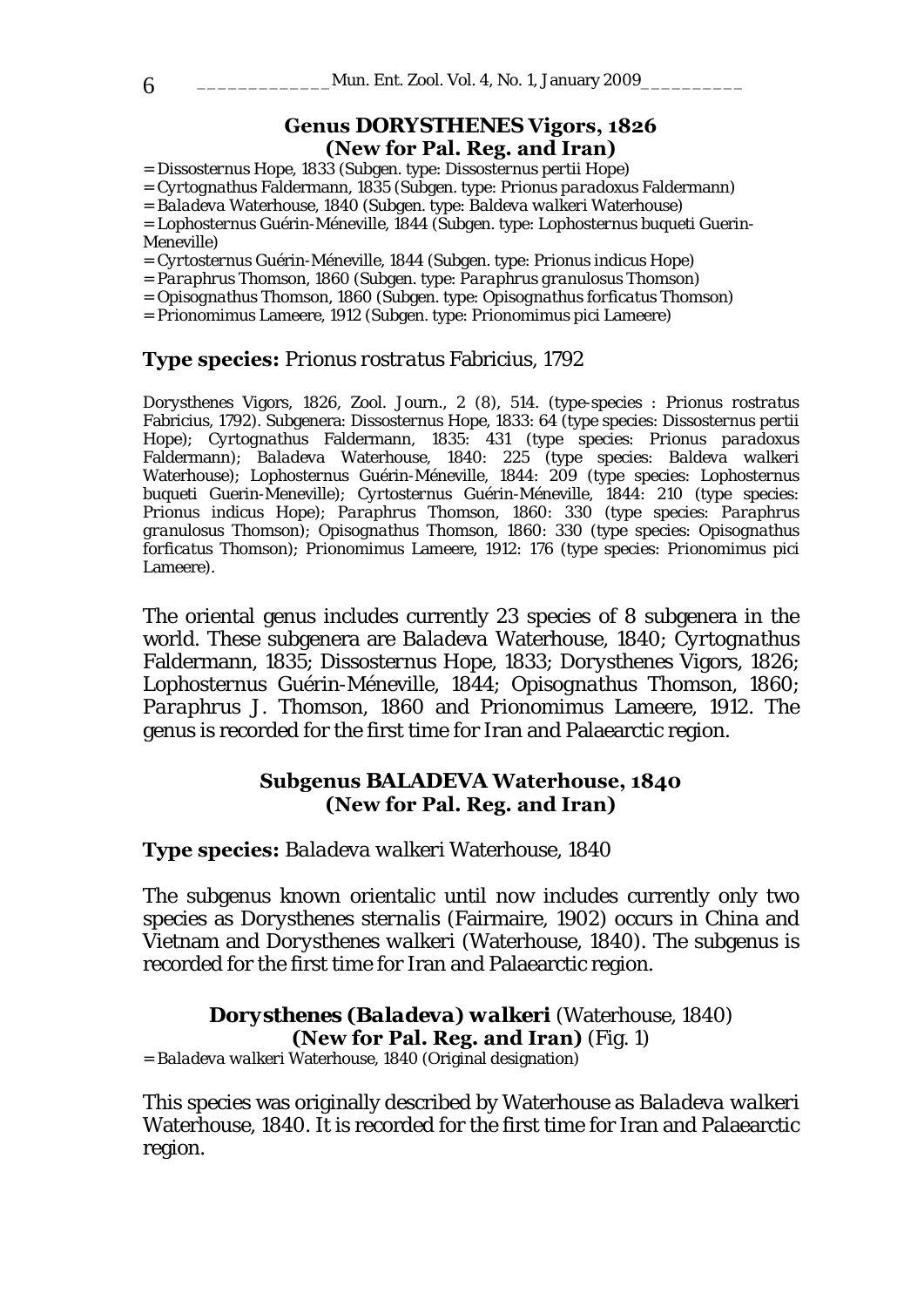MATERIAL EXAMINED: Iran: East Azerbaijan province: Arasbaran, 13.07.2005, leg. M. Havaskary, 1 specimen.

DISTRIBUTION: Myanmar, Thailand, Laos, China, Vietnam (Map 3)

CHOROTYPE: Oriental + now SW-Asiatic (?)

#### **Subfamily CERAMBYCINAE Latreille, 1802**

= Cerambycitae Thomson, 1860

The subfamily currently includes at least 90 tribes as Acangassuini Galileo & Martins, 2001; Agallissini LeConte, 1873; Achrysonini Lacordaire, 1869; Alanizini Di Iorio, 2003; Anaglyptini Lacordaire, 1869; Ancylocerini LeConte, 1873; Aphanasiini Thomson, 1860; Aphneopini Aurivillius, 1912; Basipterini Fragoso, Monné & Seabra, 1987; Bimiini Lacordaire, 1869; Bothriospilini Lane, 1950; Callidiini Mulsant, 1839; Callidiopini Lacordaire, 1869; Callichromatini Blanchard, 1845; Cerambycini Latreille, 1804; Certallini Audinet-Serville, 1834; Childonini Waterhouse, 1879; Cleomenini Lacordaire, 1869; Clytini Mulsant, 1839; Compsocerini Thomson,1864; Curiini LeConte, 1873; Deilini Faimaire, 1864; Dejanirini Villiers, 1966; Diorini Lane, 1950; Distichocerini Kirby, 1818; Dodecosini Aurivillius, 1912; Dryobiini Linsley, 1964; Eburiini Blanchard, 1845; Ectenessini Martins & Galileo, 1998; Elaphidiini Thomson, 1864; Eligmodermini Lacordaire, 1869; Erlandiini Aurivillius, 1912; Eumichthini Linsley, 1940; Gahaniini Quentin et Villiers, 1969; Glaucytini Lacordaire, 1869; Graciliini Mulsant, 1839; Hesperophanini Mulsant, 1839; Hesthesini Kirby, 1818; Heteropsini Lacordaire, 1869; Holopleurini Chemsak & Linsley, 1974; Hyboderini Linsley, 1940; Ibidionini Thomson, 1860; Lissonotini Thomson, 1860; Luscosmodicini Martins, 2003; Macronini Lacordaire, 1869; Megacoelini Quentin et Villiers, 1969; Molorchini Mulsant, 1863; Nathriini Linsley, 1963; Navomorphini Thomson, 1860; Necydalopsini Blanchard, 1851; Neocorini Martins, 2005; Neostenini Pascoe, 1857; Obriini Mulsant, 1839; Opsimini LeConte, 1873; Oxycoleini Martins & Galileo, 2003; Paraholopterini Martins, 1997; Phalotini Pascoe, 1863; Phlyctaenodini Newman, 1841; Piezocerini Lacordaire, 1869; Platyarthrini Bates, 1870; Plectogasterini Quentin et Villiers, 1969; Pleiarthrocerini Lane, 1950; Protaxini Gahan, 1906; Prothemini Pascoe, 1869; Psebiini Lacordaire, 1869; Pseudocephalini Aurivillius, 1912; Psilomorphini Saunders, 1850; Pteroplatini Thomson, 1860; Pyrestini Lacordaire, 1869; Rhagiomorphini Newman, 1840; Rhinotragini Thomson, 1860; Rhopalophorini Blanchard, 1845; Smodicini Lacordaire, 1869; Spintheriini Thomson, 1860; Stenoderini Pascoe, 1869; Stenopterini Fairmaire, 1868; Strongylurini Pascoe, 1869; Sydacini Martins, 1997; Tessarommatini Newman, 1840; Thraniini Gahan, 1906; Thyrsiini Marinoni & Napp, 1984; Tillomorphini Lacordaire, 1869; Torneutini Thomson, 1860; Tragocerini Latreille, 1829; Trachyderini Dupont, 1836; Trichomesini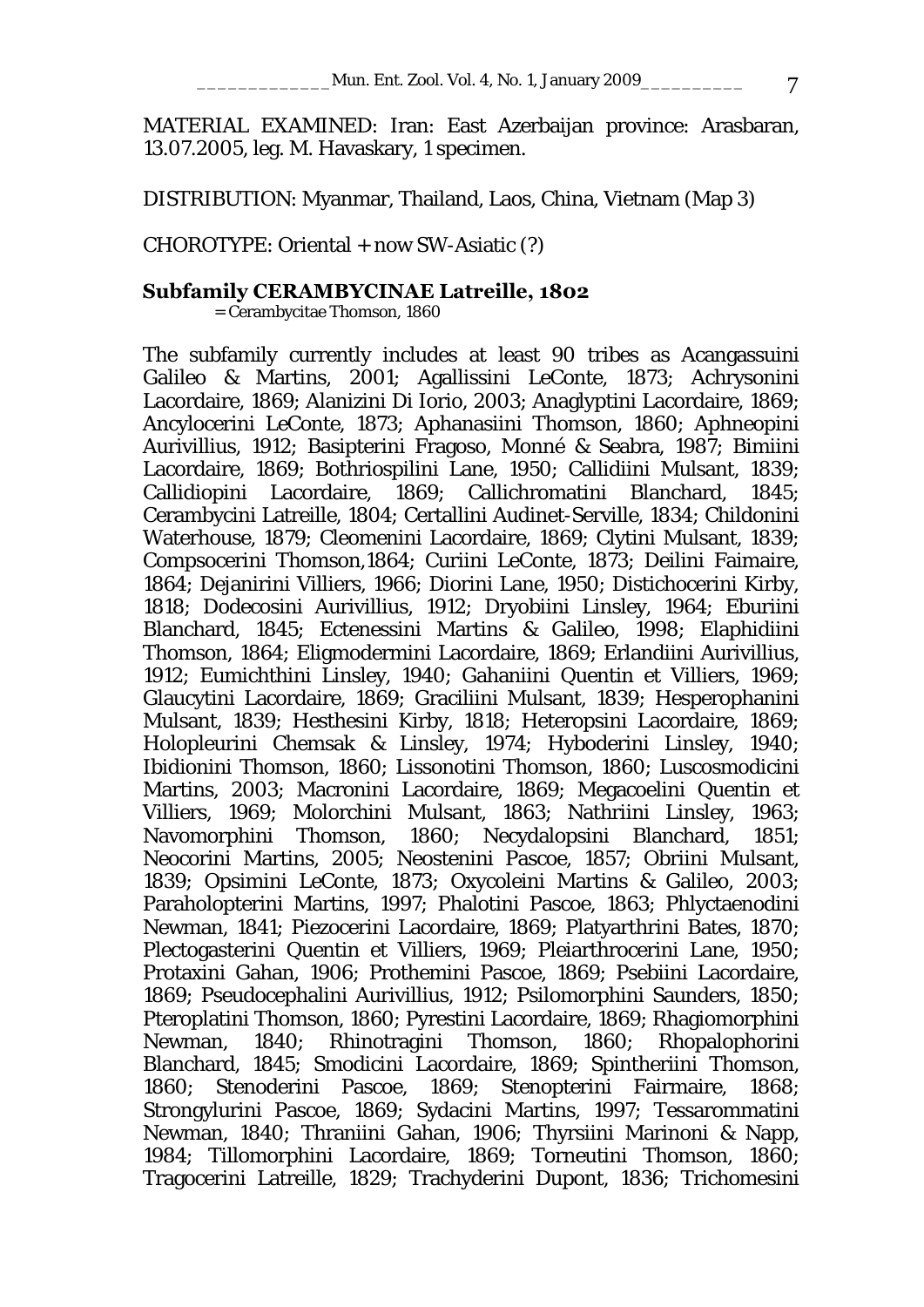Pascoe, 1859; Tropocalymmatini Thomson, 1864; Typhocesini Pascoe, 1863; Uracanthini Lacordaire, 1869 and Xystrocerini Blanchard, 1845. Danilevsky (2007a) stated that "*according to personal communication of Zahaikevitch (1983), in Cerambycinae several supertribes could be criated: Cerambycites, Rosaliites, Callidiites, Clytites, Callichromites, Molorchites. The last supertribed is the most specialized one*". Anyway, the 15 tribes Anaglyptini, Callidiini, Callichromatini, Cerambycini, Certallini, Clytini, Graciliini, Hesperophanini, Hylotropini, Molorchini, Nathriini, Obriini, Stenopterini, Trachyderini and Xystrocerini are represented in Iran.

#### **Tribe CALLICHROMATINI Blanchard, 1845**

= Callichromini Thomson, 1860

The tribe includes currently 75 genera as *Agaleptus* Gahan, 1904; *Amblyonitum* Bates, 1879; *Anubis* Thomson, 1864; *Aphrodisium* Thomson, 1864; *Aromia* Audinet-Serville, 1833; *Aromiella* Podaný, 1971; *Asmedia* Pascoe, 1866; *Beaveriella* Napp & Martins, 2005; *Bradycnemis* Waterhouse, 1877; *Callichroma* Latreille, 1816; *Callixanthospila* Adlbauer, 2000; *Cataphrodisium* Aurivillius, 1907; *Chelidonium* Thomson, 1864; *Chloridolum* Thomson, 1864; *Chromazilus* Thomson, 1864; *Cloniophorus* Quedenfeldt, 1882; *Closteromerus* Dejean, 1835; *Cnemidochroma* Schmidt, 1924; *Compsomera* White, 1855; *Conamblys* Schmidt, 1922; *Cotychroma* Martins & Napp, 2005; *Dictator* Thomson, 1878; *Diotecnon* Schmidt, 1924; *Dubianella* Morati & Huet, 2004; *Embrikstrandia* Plavilstshikov, 1931; *Eugoa* Fahreus, 1872; *Euporus* Audinet-Serville, 1834; *Gauresthes* Bates, 1889; *Gestriana* Podaný, 1971; *Guitelia* Oberthür, 1911; *Helemaeus* Perroud, 1855; *Helymaeus* Thomson, 1864; *Huedepohliana* Heffern, 2002; *Hybunca* Schmidt, 1922; *Hylomela* Gahan, 1904; *Hypargyra* Gahan, 1890; *Hypatium* Thomson, 1864; *Hypocrites* Fahraeus, 1871; *Ipothalia* Pascoe, 1867; *Jonthodes* Audinet-Serville, 1834; *Jonthodina* Achard, 1911; *Leptosiella* Morati & Huet, 2004; *Linsleychroma* Giesbert, 1998; *Litopus* Audinet-Serville, 1834; *Mattania* Fairmaire, 1894; *Mecosaspis* Thomson 1864; *Mionochroma* Schmidt, 1924; *Monnechroma* Napp & Martins, 2005; *Osphranteria* Redtenbacher, 1849; *Oxyprosopus* Thomson, 1864; *Pachyteria* Audinet-Serville, 1833; *Paraguitelia* Quentin et Villiers, 1971; *Parandrocephalus* Heller, 1916; *Philematium* Thomson, 1864; *Phrosyne* Murray, 1870; *Phyllocnema* Thomson, 1860; *Phyllomaeus* Schmidt, 1922; *Plinthocoelium* Schmidt, 1924; *Polyzonus* Laporte de Castelnau, 1840; *Promeces* Audinet-Serville, 1834; *Psephania* Morati & Huet, 2004; *Psilomastix* Fahraeus, 1872; *Quettania* Schwarzer, 1931; *Rhopalizus*  Thomson, 1864; *Rhopalomeces* Schmidt, 1922; *Scalenus* Gistel, 1848; *Schmidtiana* Podaný, 1971; *Schmidtianum* Podaný, 1965; *Schwarzerion* Schmidt, 1924; *Synaptola* Bates, 1879; *Tarsotropidius* Schmidt, 1922; *Thompsoniana* Podaný, 1971; *Turkaromia* Danilevsky, 1993; *Xystochroma* Schmidt, 1924 and *Zonopterus* Hope, 1843. The 5 species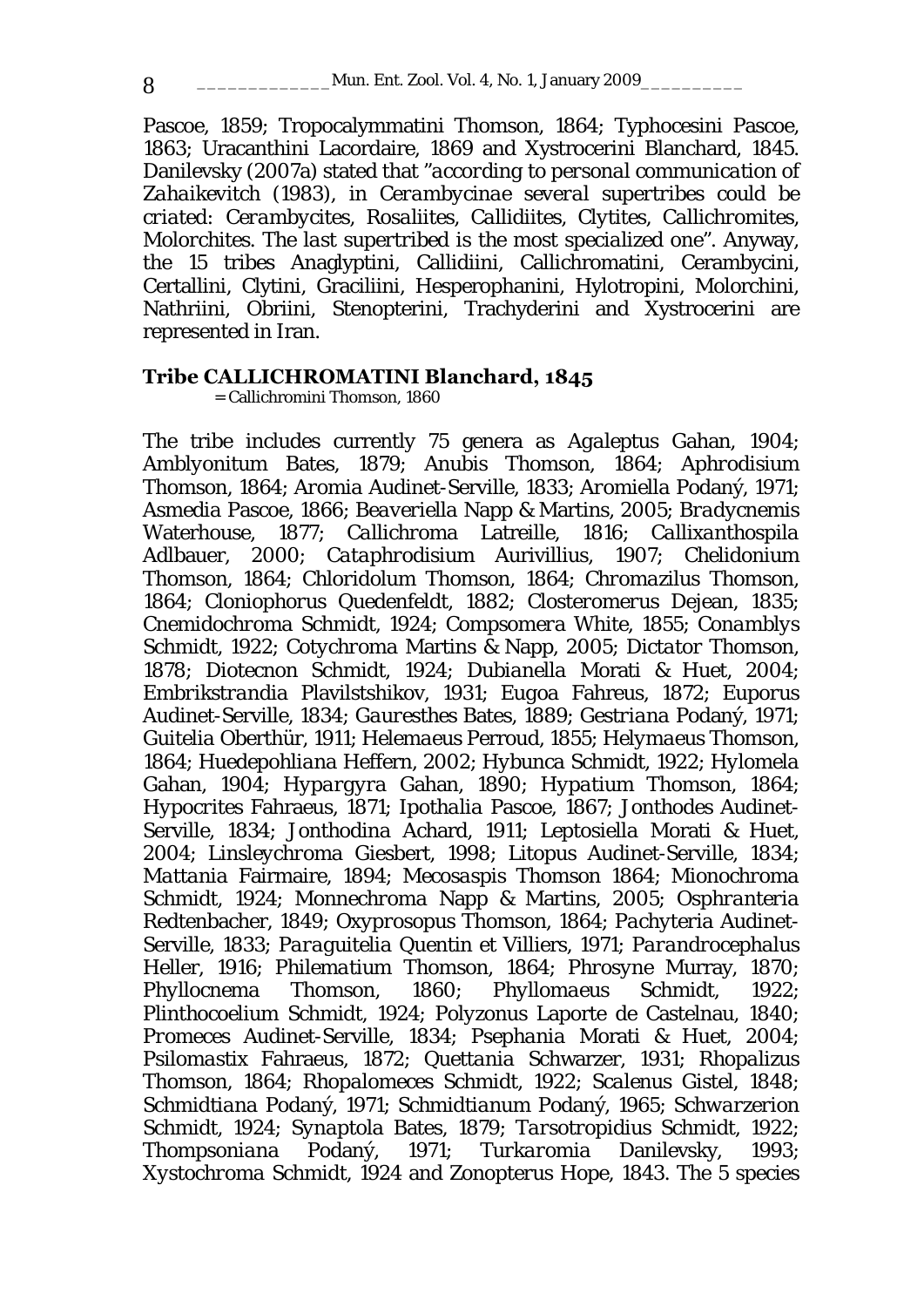of 2 genera as *Aromia moschata* (Linnaeus, 1758); *Osphranteria coerulescens* Redtenbacher, 1850; *Osphranteria lata* Pic, 1956; *Osphranteria richteri* Heyrovský, 1959 and *Osphranteria suaveolens*  Redtenbacher, 1850 are represented in Iran.

## **Genus** *PACHYTERIA* **Audinet-Serville, 1833 (New for Pal. Reg. and Iran)**

**Type species:** *Cerambyx fasciatus* Fabricius, 1775

*Pachyteria* Audinet-Serville, 1833, Ann. Soc. Ent. Fr., 2: 553 (type species: *Cerambyx fasciata* Fabricius, 1775) loc. cit. - Gahan, 1906, Fauna British India, Col., 1: 194, Aurivillius, 1912, Coleopt. Cat., 39: 299.

The oriental genus includes currently 31 species in the world. The genus is recorded for the first time for Iran and Palaearctic region.

# *Pachyteria dimidiata* Westwood, 1848 **(New for Pal. Reg. and Iran)** (Fig. 2) = *Pachyteria scheepmakeri* Ritsema, 1881

- = *Pachyteria oberthüri* Ritsema, 1888
- = *Pachyteria sheepmakeri* Aurivillius, 1912 (incorrect subsequent spelling)

= *Pachyteria luteofasciata* Pic, 1946

= *Pachyteria timorensis* Hayashi, 1994

This species is recorded for the first time for Iran and Palaearctic region.

MATERIAL EXAMINED: Iran: Semnan province: Semnan, 19.09.2002, leg. H. Sakenin, 1 specimen.

DISTRIBUTION: Malaysia (Sarawak), Myanmar, Thailand, Vietnam, Laos, Indonesia (Sumatra), India, Borneo, Sumatra (Map 4)

CHOROTYPE: Oriental + now SW-Asiatic (?)

## **Subfamily LAMIINAE Latreille, 1825**

- = Lamiariae Latreille, 1825
- = Clinocephalides Mulsant, 1839
- = Lamiitae (Latreille) Thomson, 1860
- = Lamiides (Latreille) Mulsant, 1863
- = Lamitae (Latreille) Thomson, 1864
- = Lamiens (Latreille) Planet, 1924

The subfamily currently includes at least 74 tribes as Acanthocinini Blanchard, 1845; Acanthoderini Thomson, 1860; Acmocerini Thomson, 1860; Acrocinini Thomson, 1860; Aderpasini Thomson, 1864; Aerenicini Lacordaire, 1872; Agapanthiini Mulsant, 1839; Ancylonotini Lacordaire, 1869; Anisocerini Thomson, 1860; Apodasyini Lacordaire, 1872; Apomecynini Thomson, 1860; Batocerini Lacordaire, 1869; Calliini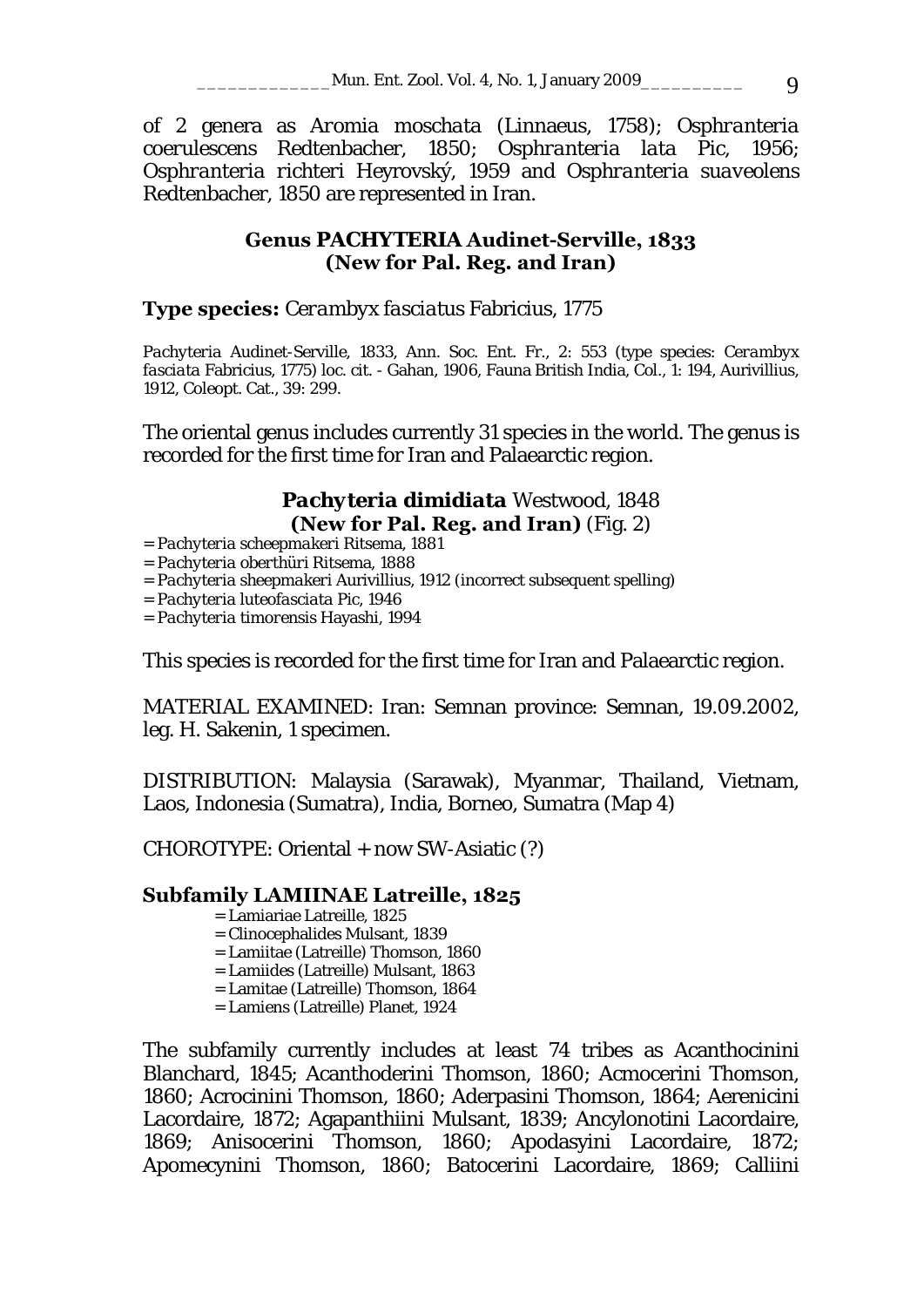Thomson, 1864; Ceroplesini Dejean, 1835; Cloniocerini Dejean, 1835; Colobotheini Thomson, 1860; Compsosomatini Thomson, 1857; Crossotini Thomson, 1864; Cyrtinini Thomson, 1864; Desmiphorini Thomson, 1860; Dorcadiini Latreille, 1825; Dorcaschematini Thomson, 1860; Elytracanthini Lane, 1955; Emphytoeciini Pascoe, 1864; Enicodini Thomson, 1860; Epicastini Thomson, 1864; Eupromerini Galileo & Martins, 1995; Falsamblesthiini Gilmour, 1961; Gnomini Thomson, 1864; Gyaritini Breuning, 1956; Hemilophini Thomson, 1868; Homonoeini Thomson, 1864; Hyborhabdini Aurivillius, 1911; Lamiini Latreille, 1825; Laticraniini Lane, 1959; Mauesini Lane, 1956; Megabasini Thomson, 1864; Mesosini Thomson, 1860; Metonini Pascoe, 1862; Moneilemini Thomson, 1864; Morimopsini Lacordaire, 1869; Nyctimenini Thomson, 1864; Oculariini Breuning, 1950; Onciderini Thomson, 1860; Onocephalini Thomson, 1860; Parmenini Mulsant, 1839; Petrognathini Blanchard, 1845; Phacellini Lacordaire, 1872; Phantasini Hunt & Breuning, 1957; Phrissomini Thomson, 1860; Phrynetini Thomson, 1864; Phytoeciini Pascoe, 1864; Pogonocherini Mulsant, 1839; Polyrhaphidini Thomson, 1860; Pretiliini Martins & Galileo, 1990; Proctocerini Aurivillius, 1921; Prosopocerini Thomson, 1868; Pteropliini Thomson, 1860; Rhodopinini Gressitt, 1951; Saperdini Mulsant, 1839; Stenobiini Breuning, 1950; Sternotomini Thomson, 1860; Tapeinini Thomson, 1857; Tetracopini Wollaston, 1873; Tetraopini Thomson, 1860; Tetropini Thomson, 1860; Theocridini Thomson, 1858; Tmesisternini Thomson, 1860; Tragocephalini Thomson, 1857; Velorini Thomson, 1864; Xenofreini Bates, 1885; Xenoleini Lacordaire, 1869; Xylorhizini Dejean, 1835 and Zygocerini Dejean, 1835. The 14 tribes Acanthocinini, Agapanthiini, Ancylonotini, Apodasyini, Apomecynini, Dorcadiini, Lamiini, Mesosini, Parmenini, Phytoeciini, Pteropliini, Saperdini and Tetropini are represented in Iran.

#### **Tribe CEROPLESINI Thomson, 1860 (New for Pal. Reg. And Iran)**

= Ceroplesitae Thomson, 1860 = Ceroplesides (Thomson) Lacordaire, 1872

The tribe includes currently 9 genera as *Analeptes* Gistl, 1847; *Ceroplesis* Dejean, 1835; *Cochliopalpus* Lacordaire, 1872; *Diastocera* Dejean, 1835; *Gnathoenia* Thomson, 1858; *Paranaleptes* Breuning, 1937; *Pterotragus* Chevrolat, 1856; *Pycnopsis* Thomson, 1857 and *Titoceres* Thomson, 1868. All genera are African except the oriental genus *Diastocera* Dejean, 1835. This tribe is recorded for the first time for Iran and Palaearctic region.

#### **Genus** *DIASTOCERA* **Dejean, 1835 (New for Pal. Reg. and Iran)**

= *Thysia* Thomson, 1860 (Type sp. *Lamia wallichi* Hope, 1831)

= *Thysiotes* Thomson, 1868 (Unnecessary replacement name for *Thysia* Thomson, 1860)

**Type species:** *Lamia tricincta* Duncan, 1835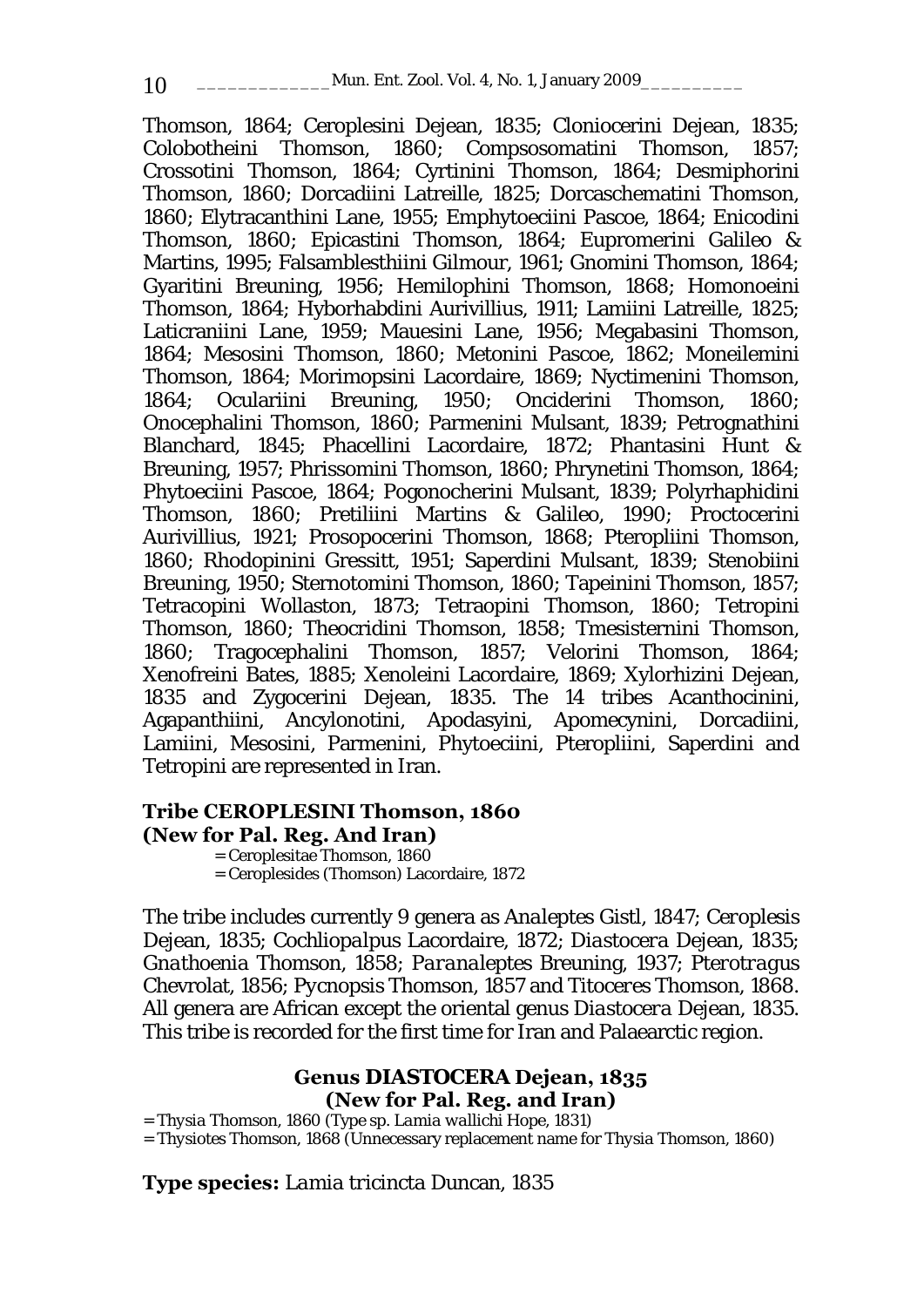\_\_\_\_\_\_\_\_\_\_\_\_\_Mun. Ent. Zool. Vol. 4, No. 1, January 2009\_\_\_\_\_\_\_\_\_\_ 11

*Diastocera* Dejean, 1835, Catal. Coléopt., ed. 2, 342 [n.n.]; Thomson 1857, Archives ent., 1, 183. (type species: *Lamia tricincta* Duncan, 1835) *loc. cit.* – Thomson, 1860, Essai d'une classification de la famille des cérambycides et matériaux pour servir à une monographie de cette famille, 96, - Thomson, 1868, XVII. Note rectificative. Physis Recueil d'Histoire Naturelle, Paris 2(6): 201.

The oriental genus is monotypic and it includes currently only 1 species with 3 subspecies in the world. The genus is recorded for the first time for Iran and Palaearctic region.

# *Diastocera wallichi* (Hope, 1831) **(New for Pal. Reg. and Iran)** (Fig. 3) = *Lamia wallichi* Hope, 1831

- 
- = *Lamia tricincta* Duncan, 1835
- = *Diastocera wallichi tricincta* (Duncan, 1835)
- = *Ceroplesis tricincta* (Duncan, 1835) Laporte de Castelnau, 1840
- = *Lamia trivittata* Gistl in Gistl & Bromme, 1850
- = *Thysia tricincta* (Duncan, 1835) Pascoe, 1857
- = *Thysia wallichi* (Hope, 1831) Thomson, 1860
- = *Thysiotes wallichi* (Hope, 1831) Thomson, 1868
- = *Diastocera wallichi tonkinensis* Kriesche, 1924
- = *Diastocera savioi* Jen, 1932
- = *Diastocera wallichi var. insularis* Fisher, 1935

This species is recorded for the first time for Iran and Palaearctic region. As commonly accepted that the species has 3 subspecies in the world. These are: - *Diastocera wallichi wallichi* (Hope, 1831) occurs in NE India (Assam), Myanmar, S China (Yunnan), NW Thailand, - *Diastocera wallichi tricincta* (Duncan, 1835) occurs in Malaysia, Borneo, Indonesia (Sumatra, Java, Celebes) and - *Diastocera wallichi tonkinensis* Kriesche, 1924 occurs in Thailand, China, Laos and Vietnam.

MATERIAL EXAMINED: Iran: Isfahan province: Najaf-Abad, 14.06.2005, leg. H. Rakhshani, 1 specimen.

DISTRIBUTION: India, Myanmar, China, Thailand, Malaysia, Borneo, Indonesia (Sumatra, Java, Celebes), Laos, Vietnam (Map 5)

CHOROTYPE: Oriental + now SW-Asiatic (?)

#### **ACKNOWLEDGEMENTS**

We would like to thank H. Sakenin, M. Havaskary and H. Rakhshani (Iran) as collectors.

#### **LITERATURE CITED**

**Abai, M.** 1969. List of Cerambycidae Family in Iran. Entomologie et Phytopathologie Appliquées, (Tehran) 28: 47-54.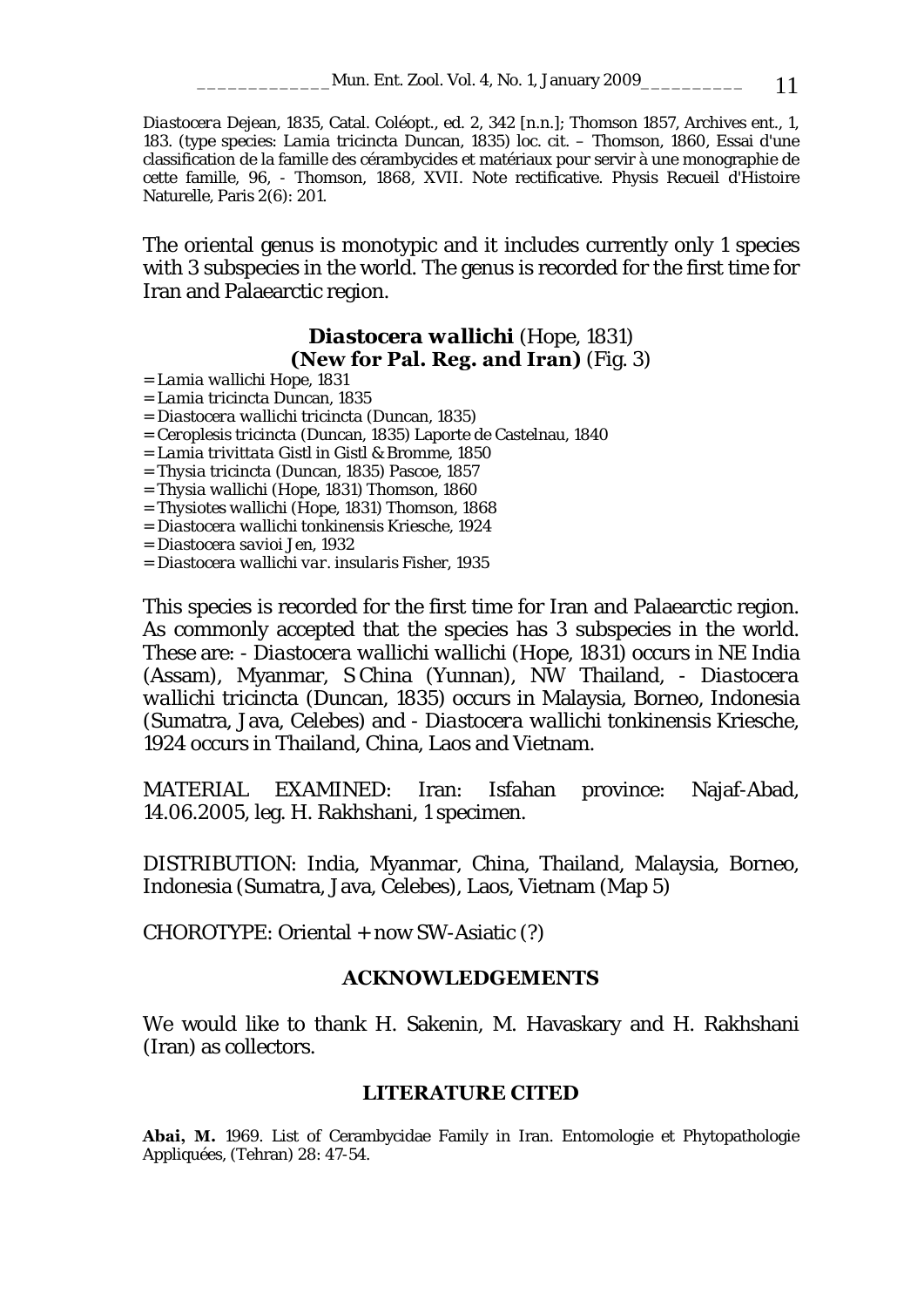**Anderson, S.** 2007. FAUNA, the assemblage of animal species, generally excluding domestic animals (q.v.), living within a defined geographical area or ecological zone. Fauna of Persia. Available from: http://www.iranica.com/articles/v9f4/v9f441a.html#i

**Audinet-Serville, J. G.** 1833. Nouvelle classification de la famille des longicornes (suite). Annales de la Société Entomologique de France, Paris. (1) 2: 528-573.

**Aurivillius, C.** 1912. Coleoptorum Catalogus, pars 39 [vol. 22], Cerambycidae: Cerambycinae. Berlin, W. Junk & S. Schenkling. 574 pp.

**Awal, M. M.** 1997. List of agricultural pests and their natural enemies in Iran. Ferdowsi University press. Iran, pp. 142-151.

**Borumand, H.** 2004. Insects of Iran. Coleoptera (XXIV): Chrysomeloidea. Fam. (158): Cerambycidae. Plant pests & diseases research institute, Insect Taxonomy Research Department, Publ. No: 10, pp. 1-49.

**Danilevsky, M. L.** 1998. Two new species of Dorcadion Dalman, 1817 (Coleoptera, Cerambycidae) from Iran. Elytron, 12: 49-54.

**Danilevsky, M. L.** 2004. Cortodera neali sp. n. from Iran and Dorcadion shirvanicum azerbajdzhanicum Plavilstshikov, 1937 stat. N. from Azerbajdzhan (Coleoptera, Cerambycidae). Les Cahiers Magellanes 32: 1-7.

**Danilevsky, M. L.** 2006. A revue of genus Apatophysis Chevrolat, 1860 of Iran (Coleoptera, Cerambycidae). Les Cahiers Magellanes 59: 1-11.

**Danilevsky, M. L.** 2008. Systematic list of Longicorn Beetles (Cerambycoidea) of the territory of the former USSR. Available from: http://www.cerambycidae.net/ (Updated 31.05.2008).

**Dejean, P. F. M. A.** 1835. Catalogue des coléoptères de la collection de M. le Comte Dejean. Méquignon-Marvis Père & Fils, 2e ed. livraison 4: 257-360. Paris.

**Faldermann, F.** 1835. Coleopterorum ab ill. Bungio in China boreali, Mongolia et montibus Altaicis collectorum, nec non ab ill. Turczaninoffio et Stschukino e provincia Irkutzk missorum illustrationes. Mémoires de l'Académie Impériale des Sciences de St.- Pétersbourg (6) 2: 337-464.

**Gahan, C. J.** 1906. On a collection of Longicorn Coleoptera from Selangor and Perak. Journal of the Federated Malay States Museums. Kuala Lumpur. 1:109-121. 1 pl.

**Guérin-Méneville, F. E.** 1844. Iconographie du Règne Animal de Georges Cuvier ou représentation d'après nature de l'une des espèces le plus remarquables et souvent non figurées de chaque genre d'animaux. Insectes. Paris. J. B. Baillère. 7: i-iv + 5-576.

**Hangay, G., Nádai, L. & Székely, K.** 2005. Report on Hungarian entomological expeditions to Iran. Folia Historico Naturalia Musei Matraensis, 29: 7-18.

**Heffern, D. J.** 2005. Catalog and Bibliography of Longhorned Beetles from Borneo (Coleoptera: Cerambycidae). Electronic Version. Available from: http://www.cerambycids.com/borneo/Borneo\_Catalog\_Electronic\_Version\_2005-1.pdf

**Holzschuh, C.** 1977. Neue Bockkäfer aus Anatolien und Iran (Col., Cerambycidae). Koleopterologische Rundschau, Wien, 53: 127-136.

**Holzschuh, C.** 1979. Vier neue Bockkafer aus der Palaearktischen region (Col., Cerambycidae). Koleopterologische Rundschau, Wien, 54: 113-118.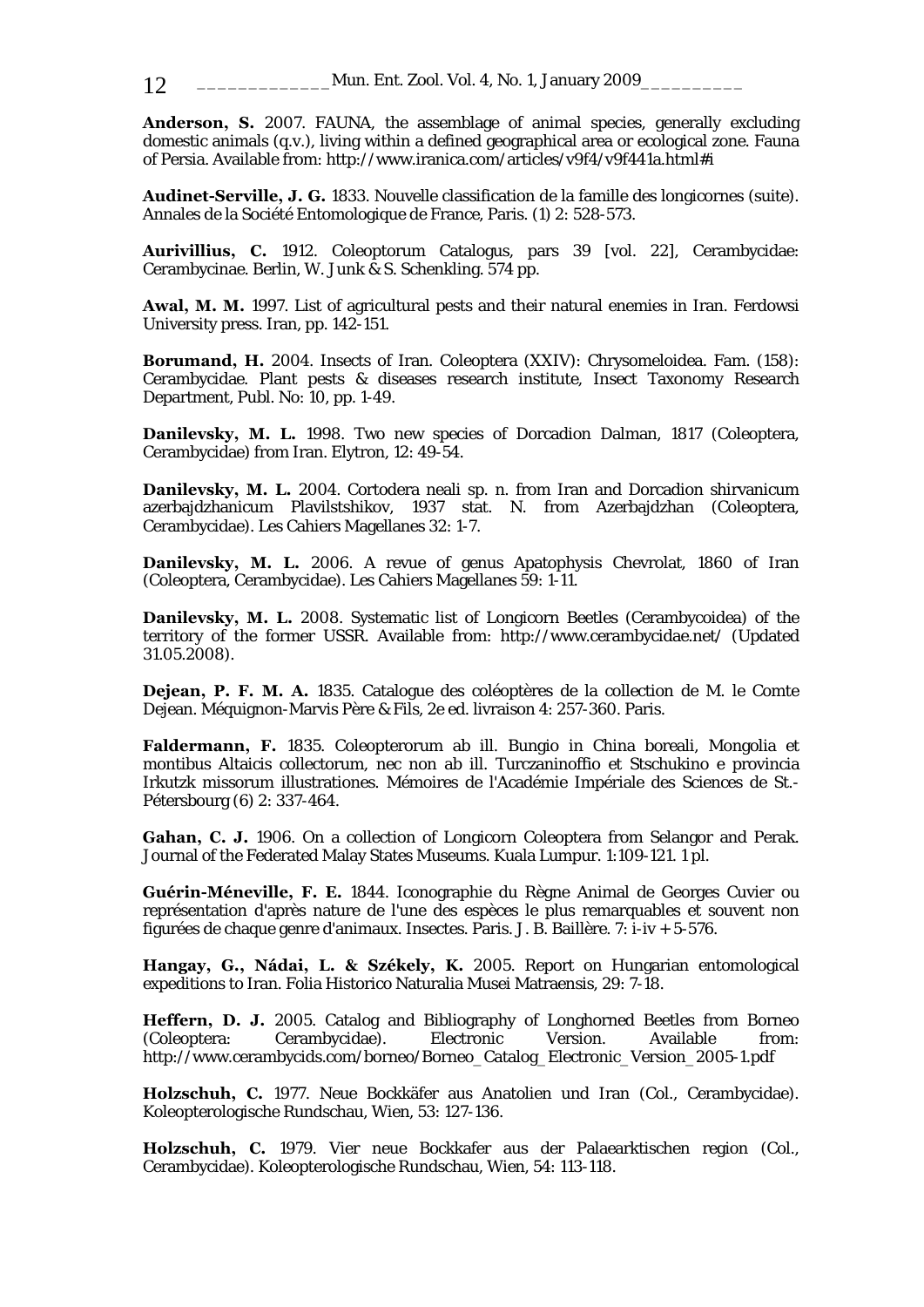**Holzschuh, C.** 1981. Zwanzig neue Bockkafer aus Europa und Asien (Cerambycidae, Col.). Koleopterologische Rundschau, Wien, 55: 91- 112.

**Hope, F. W.** 1833. On the characters of several new genera and species of coleopterous insects. Proceedings of the Zoological Society of London, 1: 61-64.

**Lameere, A.** 1912. Révision des prionides. Bruxelles. Vingt-deuxième mémoire - Addenda et Corrigenda. Mémoires de la Société Entomologique de Belgique, 21:113-188.

**Mirzayans, H.** 1950. Quelques cerambycides de L'Iran. Ent. Phyt. Appliq. 10: 12-21.

**Rejzek, M., Sama, G., Alziar, G. & Sadlo, J.** 2003. Host plants of longhorn beetles from the Balkan Peninsula, Asia Minor and Iran (part II). Biocosme Mesogéen, 19 (4): 161- 189.

**Sama, G.** 2002. Atlas of the Cerambycidae of Europe and the Mediterranean Area, Volume I, Kabourek, Zlin, 173 pp.

**Sama, G. & Rejzek, M.** 2001. Helladia imperialis, espèce nouvelle de l'Iran (Coleoptera: Cerambycidae: Phytoeciini). Biocosme Mésogéen, Nice, 17 (3): 239-246.

**Sama, G. & Rejzek, M.** 2002. Two new Cerambycidae from Turkey and Iran (Insecta Coleoptera Cerambycidae). Quaderno di Studi e Notizie di Storia Naturale della Romagna (Quad. Studi Nat. Romagna): 16 suppl.: 105-110.

**Sama, G., Fallahzadeh, M. & Rapuzzi, P.** 2005. Notes on some Cerambycidae from Iran with description of two new species. (Insecta Coleoptera Cerambycidae). Quaderno di Studi e Notizie di Storia Naturale della Romagna (Quad. Studi Nat. Romagna): 20 suppl.: 123-132.

**Species 2000**. 2008. Annual Checklist. Available from: http://www.species2000.org/

**Tavakilian, G.** 2008. CERAMBYCIDAE. Institute de recherché pour le développement. Available from : https://www.orleans.ird.fr/titan/

**Thomson, J.** 1857. Diagnoses de cérambycides nouveaux ou peu connus de ma collection qui seront décrits prochainement. Archives Entomologiques, Paris. 1: 169-194.

**Thomson, J.** 1860. Essai d'une classification de la famille des cérambycides et matériaux pour servir à une monographie de cette famille. Paris. 404 pp.

**Thomson, J.** 1868. XVII. Note rectificative. Physis Recueil d'Histoire Naturelle, Paris. 2 (6): 201.

**Vigors, N.** 1826. Descriptions of some rare, interesting, or hitherto uncharacterised subjects of zoology. The Zoological Journal, London. 2: 234-242; 510-516.

**Villiers A.** 1960. Une nouvelle Phytoecia palearctique: Helladia iranica n. sp. L'Entomologiste, 16 (5-6): 99-102.

**Villiers, A.** 1967. Contribution à la faune de l'Iran. I. -Coléoptères Cerambycidae-. Annales de la Société Entomologique de France (N.S.) 3 (2): 327-379.

**Villiers, A.** 1970. Cérambycides récoltés en Iran par MM. R. Naviaux et M. Rapilly. L'Entomologiste, Paris 26 (5-6): 133-137.

 **Villiers, A.** 1973. A propos d'un nouveau Procallimus d'Iran (Col. Cerambcidae Stenopterini). L'Entomologiste, Paris 29 (1): 33-38.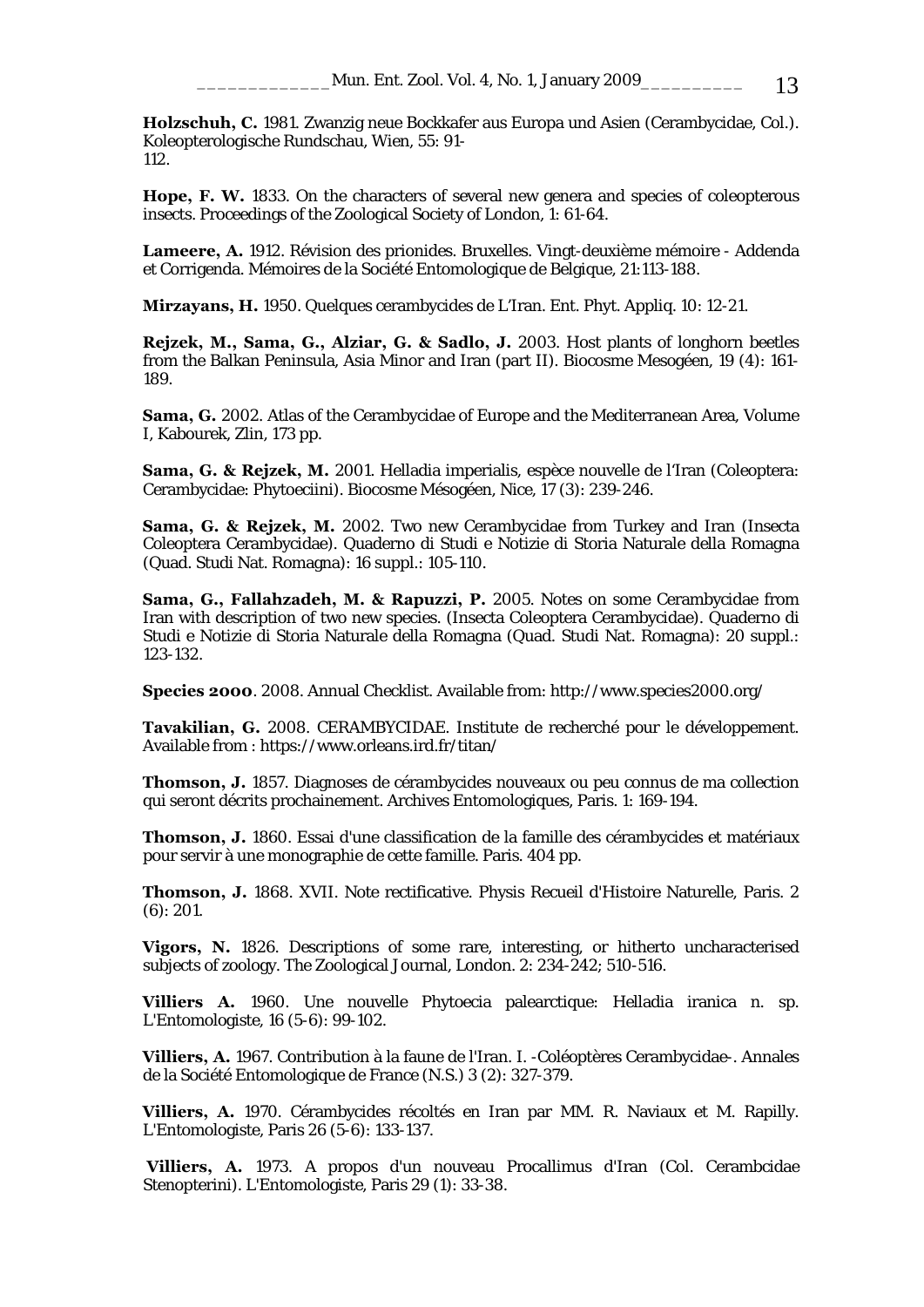**Vitali, F.** 2008. Cerambycoidea.com. The first Web-site about the World-wide Cerambycoidea. Available from: http://www.cerambycoidea.com/

**Waterhouse, G. R.** 1840. Descriptions of two new coleopterous insects, from the Collection of Sir Patrick Walker. The Transactions of the Entomological Society of London 2: 225-229.

**Zicha, O., Hrb, J., Maňas, M. & Novák, J.** 2008. Biolib.cz. Available from: http://www.biolib.cz/en/main/



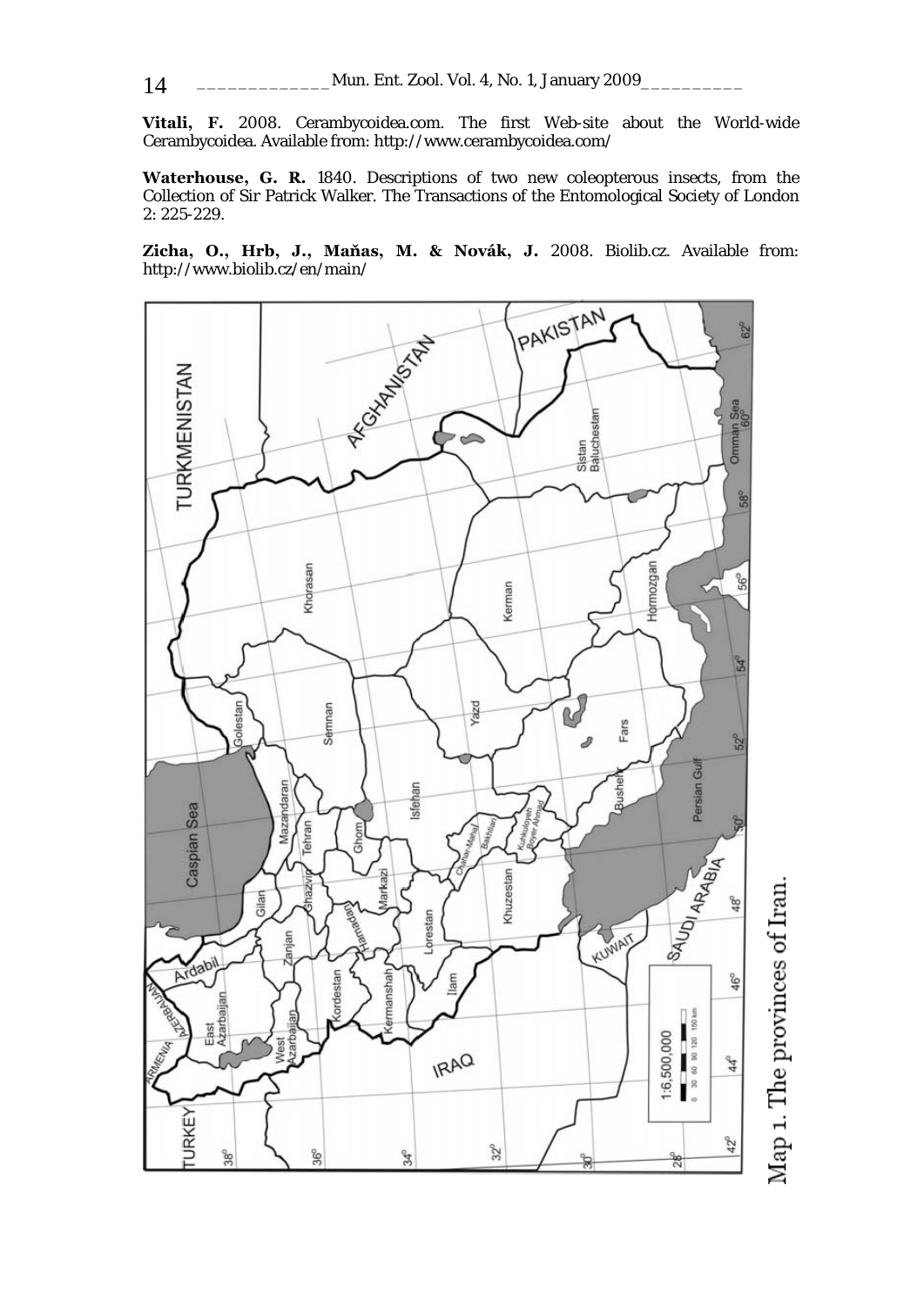

Map 2. Map of biotopes of Iran Forest steppe Forests and woodlands Semi-desert Desert lowlands Steppe Salted alluvial marshes (from Wikipedia, 2007).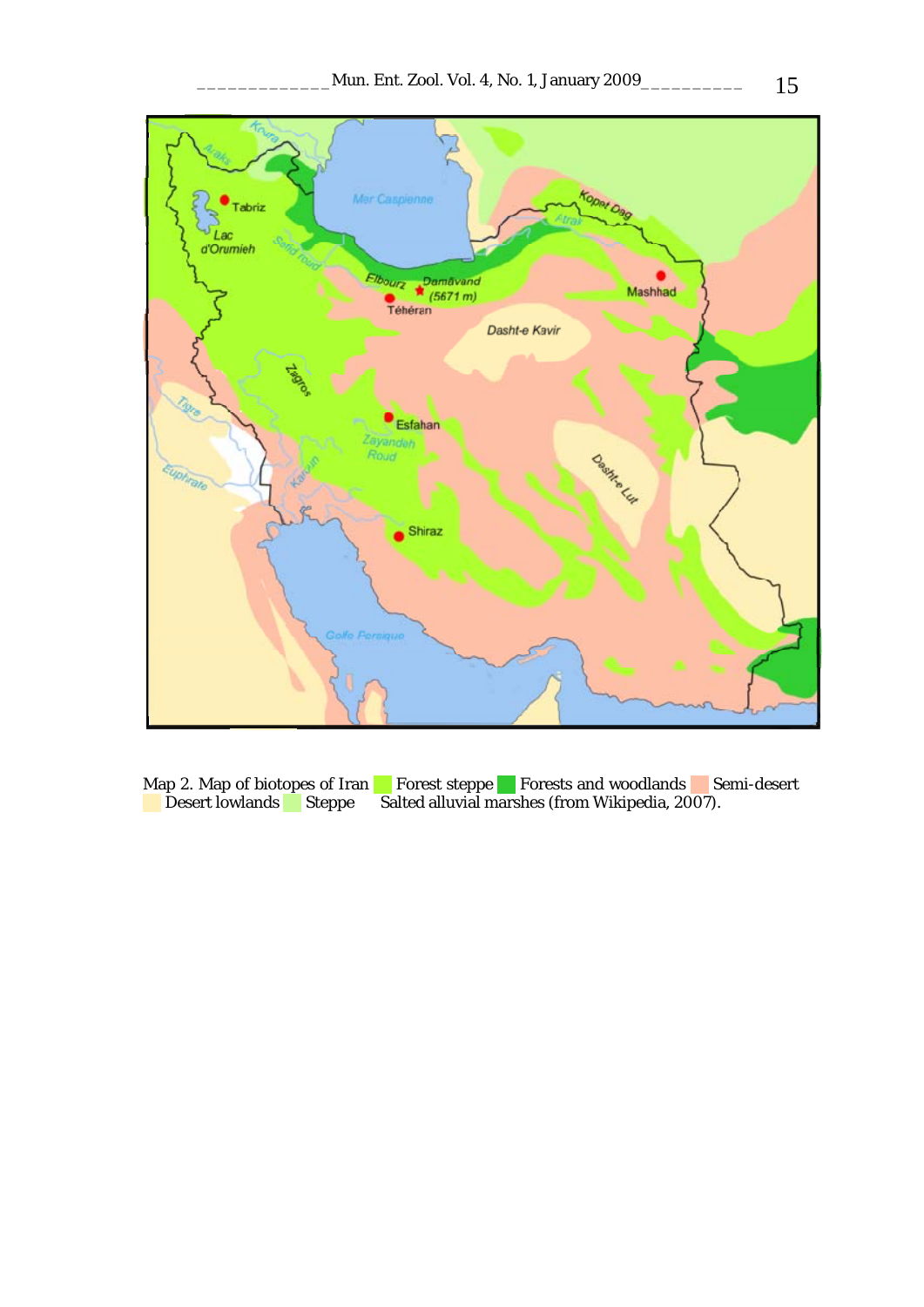

Map 3. The known distribution of *Dorysthenes walkeri* (Waterhouse, 1840) (from Google Earth)



Map 4. The known distribution of *Pachyteria dimidiata* Westwood, 1848 (from Google Earth)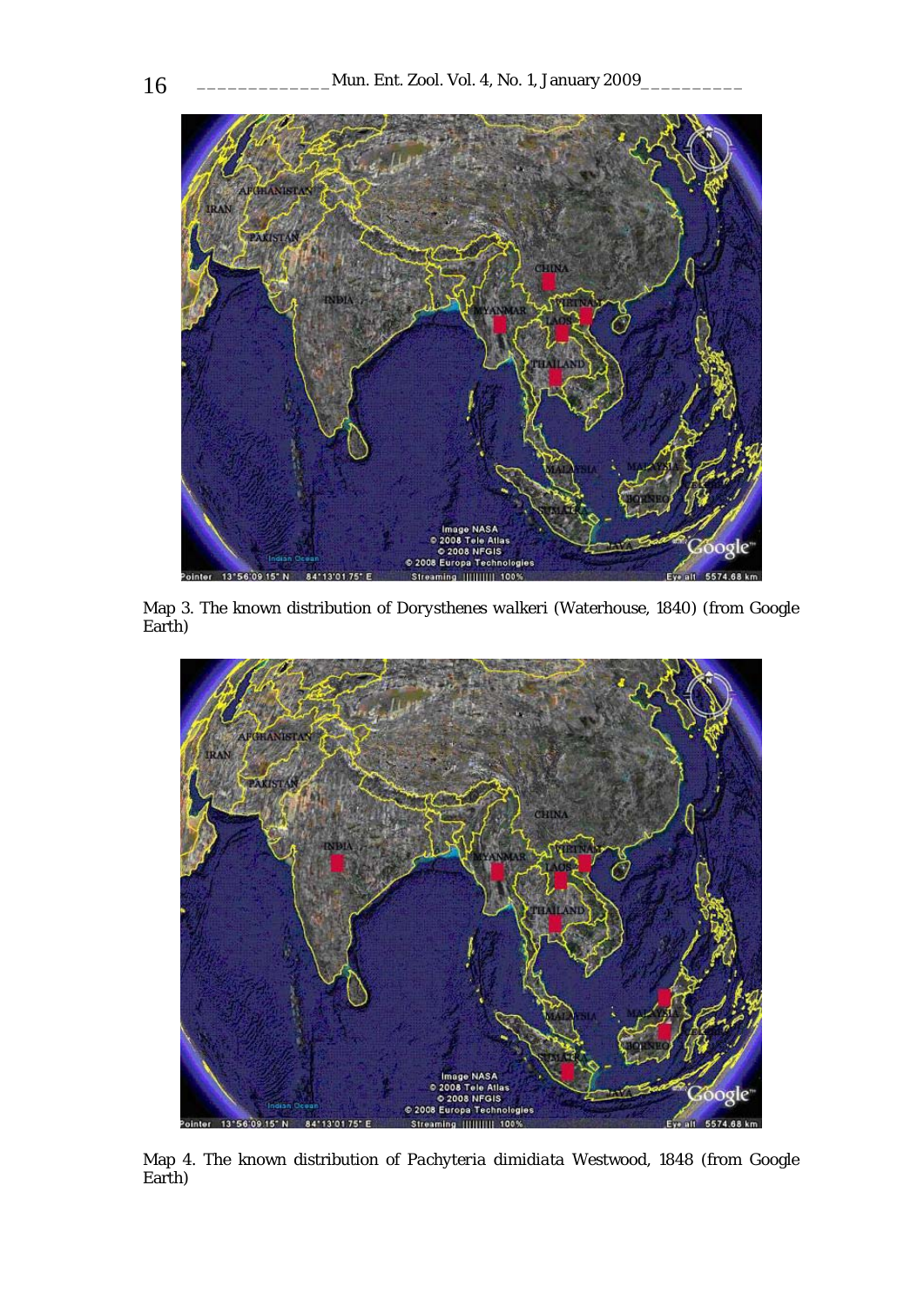

Map 5. The known distribution of *Diastocera wallichi* (Hope, 1831) (from Google Earth)



Figure 1. *Dorysthenes walkeri* (Waterhouse, 1840)